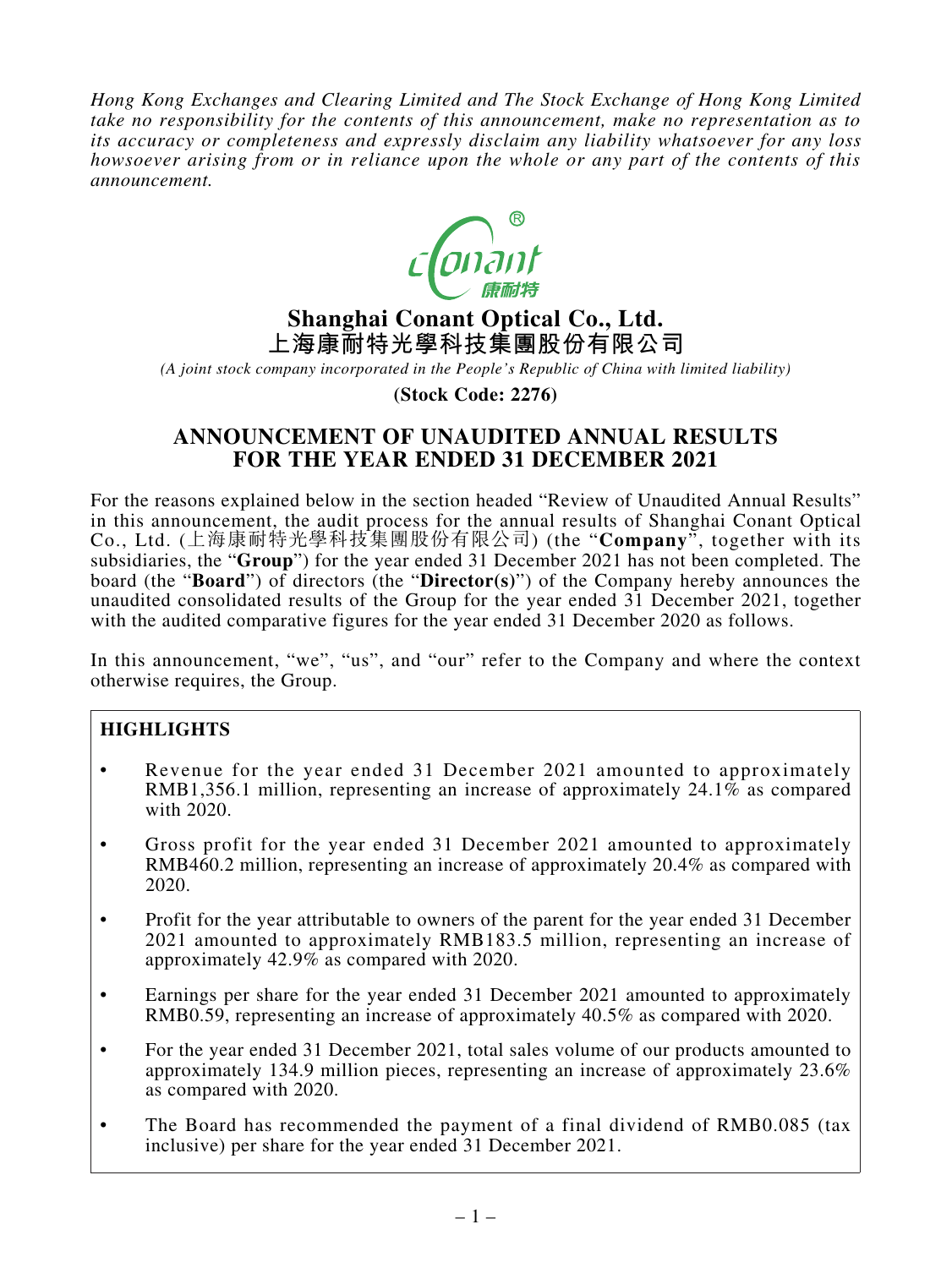# **CONSOLIDATED STATEMENT OF PROFIT OR LOSS**

Year ended 31 December 2021

|                                                                                       |                | 2021           | 2020           |
|---------------------------------------------------------------------------------------|----------------|----------------|----------------|
|                                                                                       | <b>Notes</b>   | <b>RMB'000</b> | <b>RMB'000</b> |
|                                                                                       |                | (Unaudited)    |                |
| Revenue                                                                               | $\mathfrak{Z}$ | 1,356,082      | 1,093,164      |
| Cost of sales                                                                         |                | (895, 923)     | (711, 113)     |
| <b>Gross profit</b>                                                                   |                | 460,159        | 382,051        |
| Other income and gains                                                                | $\mathfrak{Z}$ | 25,958         | 22,898         |
| Selling and distribution expenses                                                     |                | (76, 235)      | (67, 101)      |
| Administrative expenses                                                               |                | (145, 775)     | (112, 287)     |
| Impairment loss on financial assets                                                   |                | (4,701)        | (1, 495)       |
| Other expenses                                                                        |                | (8, 461)       | (21, 682)      |
| Finance costs                                                                         | 5              | (34, 954)      | (47,079)       |
| Share of losses of:                                                                   |                |                |                |
| A joint venture                                                                       |                | (192)          | (42)           |
| An Associate                                                                          |                | (697)          |                |
| PROFIT BEFORE TAX                                                                     | $\overline{4}$ | 215,102        | 155,263        |
| Income tax expense                                                                    | 6              | (31,580)       | (26, 801)      |
| <b>PROFIT FOR THE YEAR</b>                                                            |                | 183,522        | 128,462        |
| Attributable to:                                                                      |                |                |                |
| Owners of the parent                                                                  |                | 183,522        | 128,462        |
| EARNINGS PER SHARE ATTRIBUTABLE TO<br>ORDINARY EQUITY HOLDERS OF THE<br><b>PARENT</b> |                |                |                |
| Basic and diluted                                                                     | 8              | <b>RMB0.59</b> | <b>RMB0.42</b> |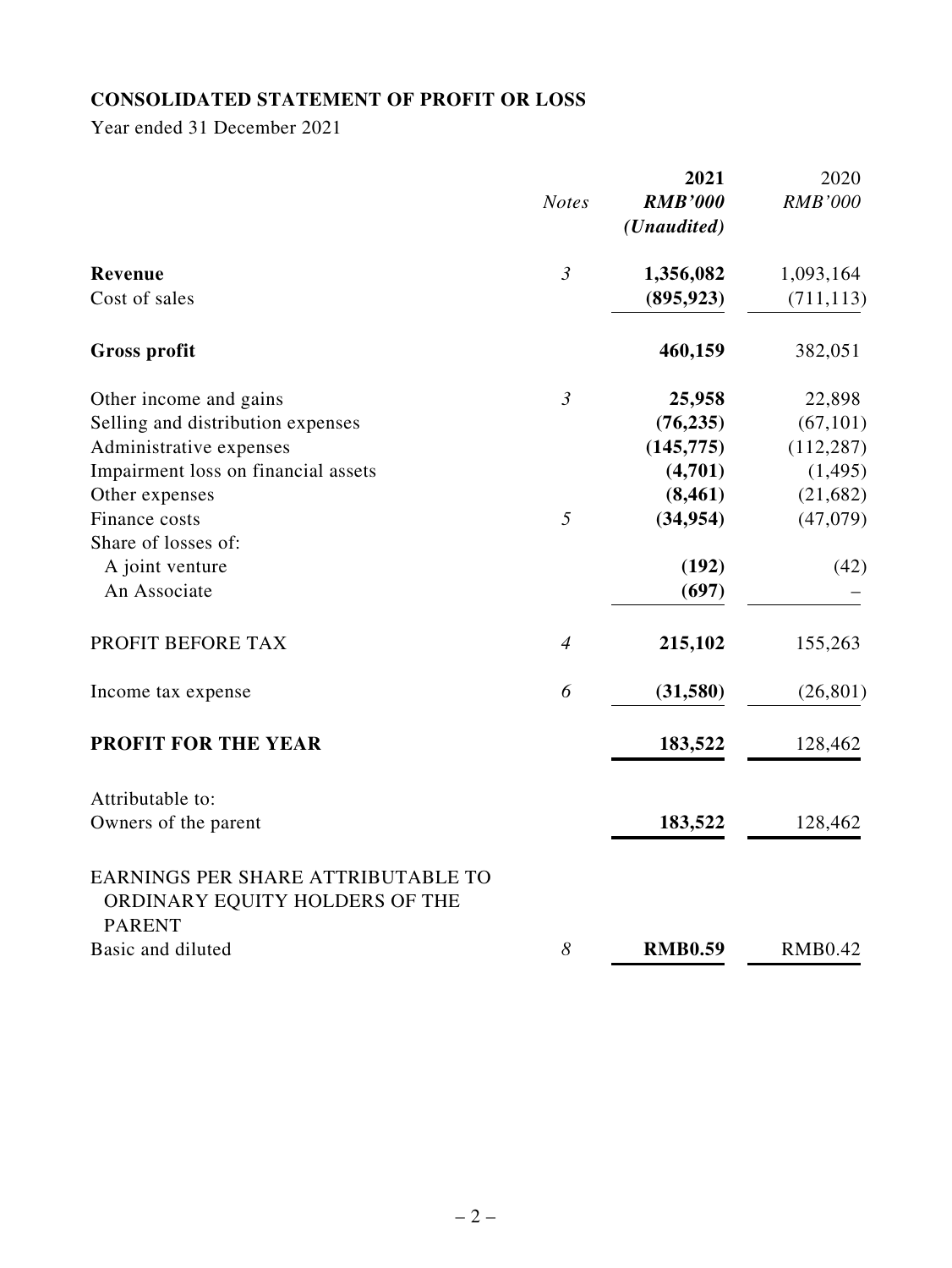# **CONSOLIDATED STATEMENT OF COMPREHENSIVE INCOME**

Year ended 31 December 2021

|                                                                                                        | <b>Notes</b> | 2021<br><b>RMB'000</b><br>( <i>Unaudited</i> ) | 2020<br><b>RMB'000</b> |
|--------------------------------------------------------------------------------------------------------|--------------|------------------------------------------------|------------------------|
| PROFIT FOR THE YEAR                                                                                    |              | 183,522                                        | 128,462                |
| OTHER COMPREHENSIVE INCOME                                                                             |              |                                                |                        |
| Other comprehensive income/(loss) that may be<br>reclassified to profit or loss in subsequent periods: |              |                                                |                        |
| Exchange differences on translation of foreign<br>operations                                           |              | (16, 368)                                      | (2,126)                |
| <b>TOTAL COMPREHENSIVE INCOME FOR THE</b><br><b>YEAR</b>                                               |              | 167,154                                        | 126,336                |
| Attributable to:                                                                                       |              |                                                |                        |
| Owners of the parent                                                                                   |              | 167,154                                        | 126,336                |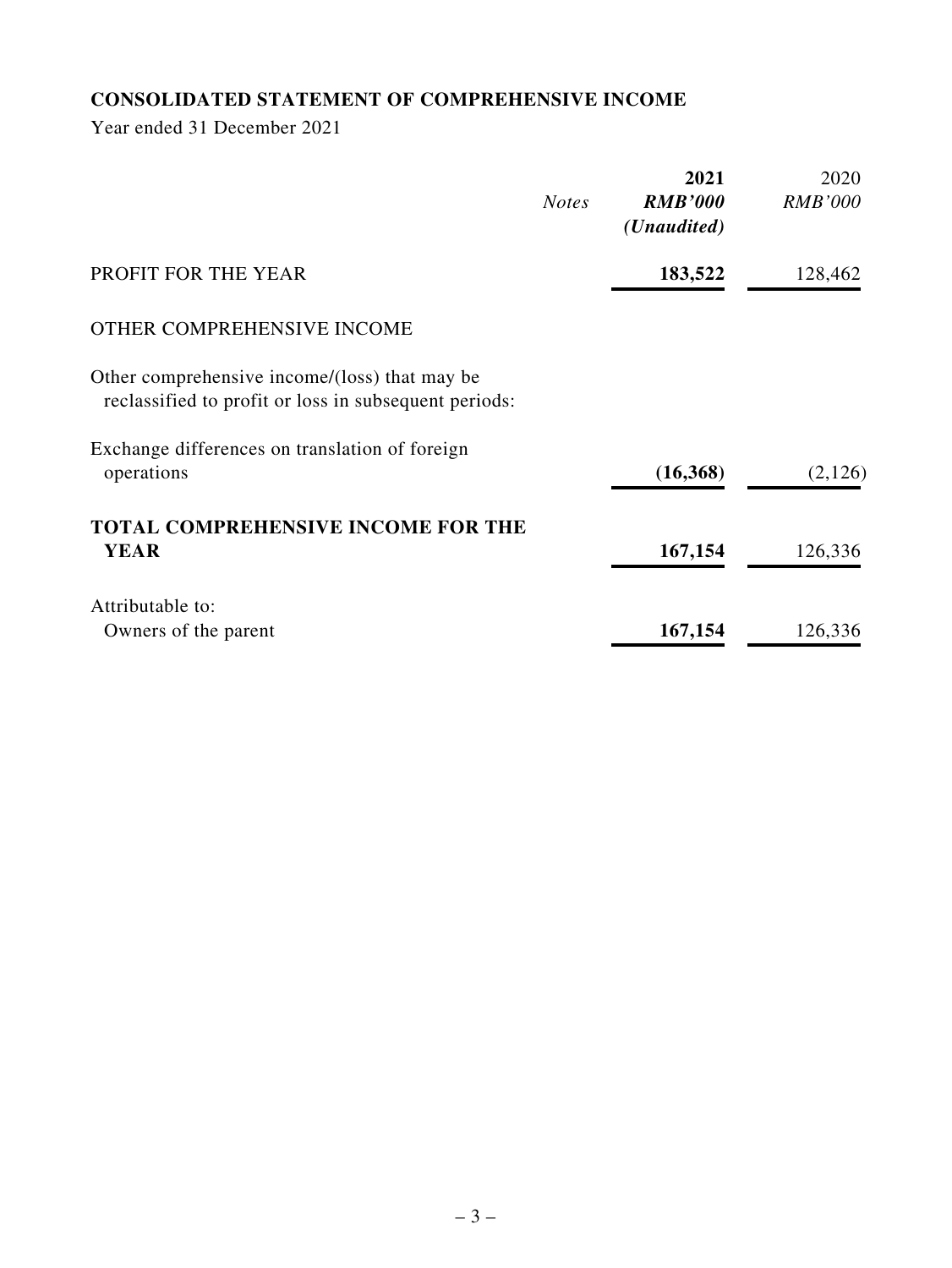# **CONSOLIDATED STATEMENT OF FINANCIAL POSITION**

31 December 2021

|                                                       | <b>Notes</b> | 2021<br><b>RMB'000</b><br>(Unaudited) | 2020<br><b>RMB'000</b> |
|-------------------------------------------------------|--------------|---------------------------------------|------------------------|
| <b>NON-CURRENT ASSETS</b>                             |              |                                       |                        |
| Property, plant and equipment                         |              | 333,373                               | 342,258                |
| Investment properties                                 |              | 18,184                                | 19,516                 |
| Right-of-use assets                                   |              | 8,414                                 | 7,555                  |
| Other intangible assets                               |              | 543                                   | 950                    |
| Investment in a joint venture                         |              | 2,329                                 | 2,521                  |
| Investment in an associate                            |              | 11,875                                | 12,572                 |
| Long-term prepayments                                 |              | 11,479                                | 1,488                  |
| Deferred tax assets                                   |              | 27,026                                | 32,016                 |
| Total non-current assets                              |              | 413,223                               | 418,876                |
| <b>CURRENT ASSETS</b>                                 |              |                                       |                        |
| Inventories                                           | 9            | 408,914                               | 391,362                |
| Trade and bills receivables                           | 10           | 212,645                               | 231,007                |
| Due from related parties                              |              | 56                                    | 174,752                |
| Prepayments, deposits and other receivables           |              | 41,170                                | 26,353                 |
| Financial assets at fair value through profit or loss |              | 145,505                               |                        |
| Cash and cash equivalents                             |              | 589,836                               | 201,850                |
| Total current assets                                  |              | 1,398,126                             | 1,025,324              |
| <b>CURRENT LIABILITIES</b>                            |              |                                       |                        |
| Trade payables                                        | 11           | 78,958                                | 84,317                 |
| Other payables and accruals                           |              | 142,712                               | 129,052                |
| Derivative financial instruments                      |              | 517                                   | 2,361                  |
| Interest-bearing bank and other borrowings            |              | 285,042                               | 291,630                |
| Lease liabilities                                     |              | 1,379                                 | 738                    |
| Tax payable                                           |              | 17,464                                | 13,781                 |
| Total current liabilities                             |              | 526,072                               | 521,879                |
| NET CURRENT ASSETS                                    |              | 872,054                               | 503,445                |
| TOTAL ASSETS LESS CURRENT LIABILITIES                 |              | 1,285,277                             | 922,321                |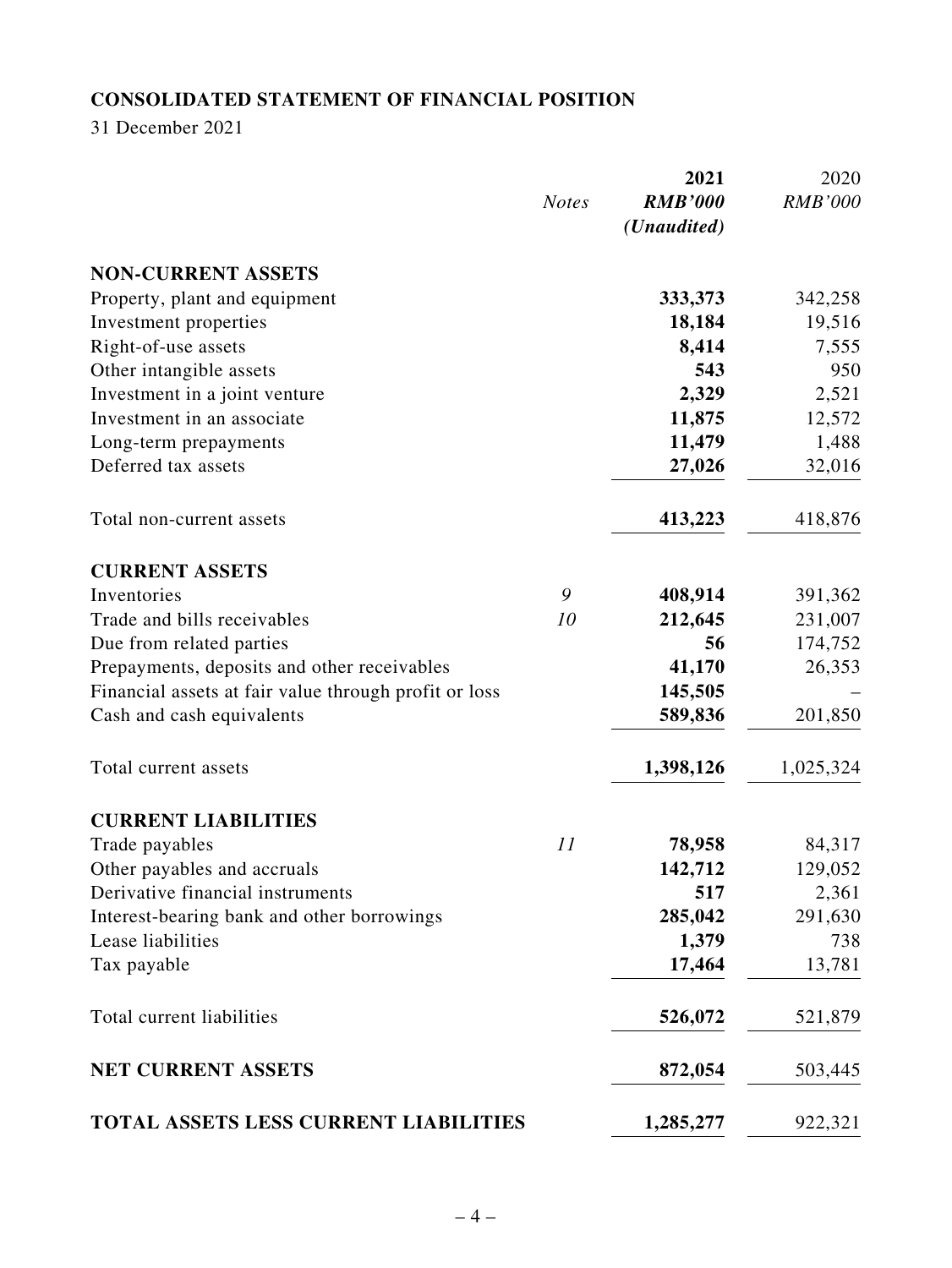|                                             |              | 2021                 | 2020           |
|---------------------------------------------|--------------|----------------------|----------------|
|                                             | <b>Notes</b> | <b>RMB'000</b>       | <b>RMB'000</b> |
|                                             |              | ( <i>Unaudited</i> ) |                |
| <b>NON-CURRENT LIABILITIES</b>              |              |                      |                |
| Interest-bearing bank and other borrowings  |              | 311,623              | 382,640        |
| Defined benefit obligations                 |              | 10,017               | 13,046         |
| Lease liabilities                           |              | 1,187                | 596            |
| Deferred tax liabilities                    |              | 11,383               | 9,070          |
| Deferred income                             |              | 13,669               | 12,435         |
| Total non-current liabilities               |              | 347,879              | 417,787        |
| <b>NET ASSETS</b>                           |              | 937,398              | 504,534        |
| <b>EQUITY</b>                               |              |                      |                |
| Equity attributable to owners of the parent |              |                      |                |
| Paid-in capital                             |              |                      | 305,000        |
| Share capital                               |              | 426,600              |                |
| Reserves                                    |              | 510,798              | 199,534        |
| <b>TOTAL EQUITY</b>                         |              | 937,398              | 504,534        |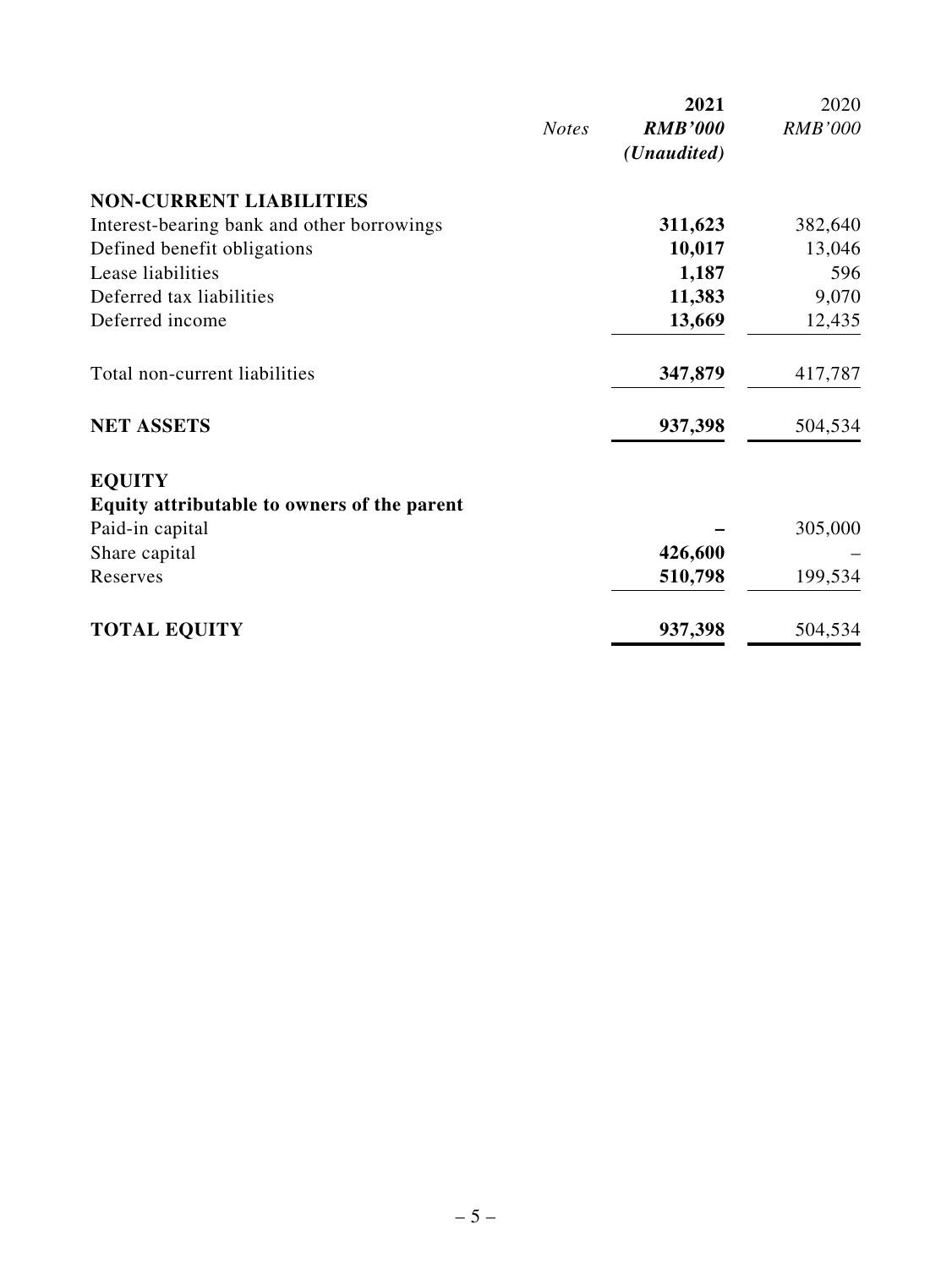### **NOTES TO FINANCIAL STATEMENTS**

#### **1.1 BASIS OF PREPARATION**

These financial statements have been prepared in accordance with International Financial Reporting Standards ("**IFRSs**") (which include all standards and interpretations, International Accounting Standards ("**IASs**") and Standing Interpretations Committee interpretations) approved by the International Accounting Standards Board (the "**IASB**") and the disclosure requirements of the Hong Kong Companies Ordinance. They have been prepared under the historical cost convention, except for investment properties, derivative instruments and financial assets at fair value through profit or loss which have been measured at fair value. These financial statements are presented in Renminbi ("**RMB**") and all values are rounded to the nearest thousand except when otherwise indicated.

#### **Basis of consolidation**

The consolidated financial statements include the financial statements of the Company and its subsidiaries (collectively referred to as the "**Group**") for the year ended 31 December 2021. A subsidiary is an entity (including a structured entity), directly or indirectly, controlled by the Company. Control is achieved when the Group is exposed, or has rights, to variable returns from its involvement with the investee and has the ability to affect those returns through its power over the investee (i.e., existing rights that give the Group the current ability to direct the relevant activities of the investee).

When the Company has, directly or indirectly, less than a majority of the voting or similar rights of an investee, the Group considers all relevant facts and circumstances in assessing whether it has power over an investee, including:

- (a) the contractual arrangement with the other vote holders of the investee;
- (b) rights arising from other contractual arrangements; and
- (c) the Group's voting rights and potential voting rights.

The financial statements of the subsidiaries are prepared for the same reporting period as the Company, using consistent accounting policies. The results of subsidiaries are consolidated from the date on which the Group obtains control, and continue to be consolidated until the date that such control ceases.

Profit or loss and each component of other comprehensive income are attributed to the owners of the parent of the Group and to the non-controlling interests, even if this results in the non-controlling interests having a deficit balance. All intra-group assets and liabilities, equity, income, expenses and cash flows relating to transactions between members of the Group are eliminated in full on consolidation.

The Group reassesses whether or not it controls an investee if facts and circumstances indicate that there are changes to one or more of the three elements of control described above. A change in the ownership interest of a subsidiary, without a loss of control, is accounted for as an equity transaction.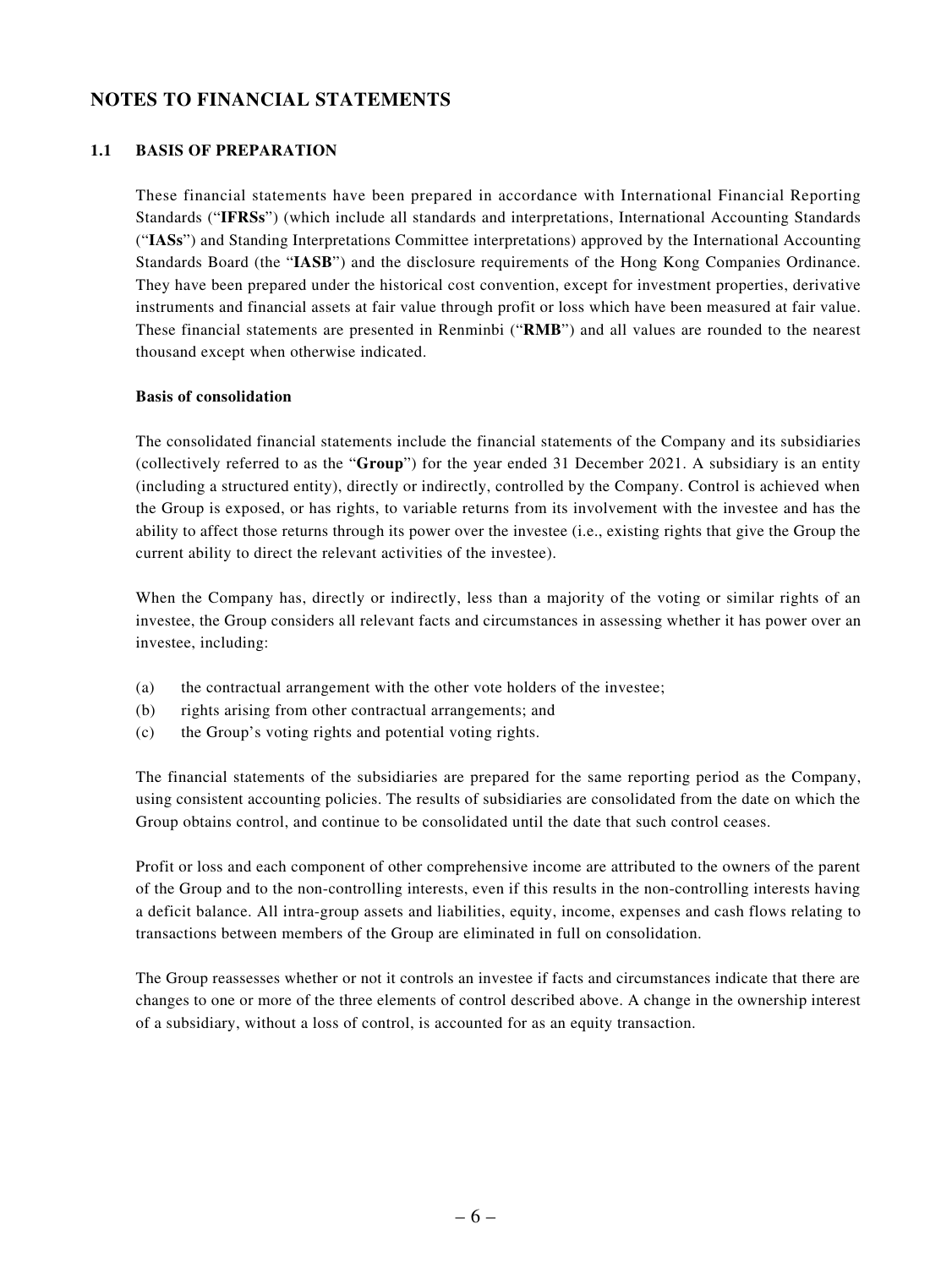If the Group loses control over a subsidiary, it derecognises (i) the assets (including goodwill) and liabilities of the subsidiary, (ii) the carrying amount of any non-controlling interest and (iii) the cumulative translation differences recorded in equity; and recognises (i) the fair value of the consideration received, (ii) the fair value of any investment retained and (iii) any resulting surplus or deficit in profit or loss. The Group's share of components previously recognised in other comprehensive income is reclassified to profit or loss or retained profits, as appropriate, on the same basis as would be required if the Group had directly disposed of the related assets or liabilities.

#### **1.2 CHANGES IN ACCOUNTING POLICIES AND DISCLOSURES**

The Group has adopted the following revised IFRSs for the first time for the current year's financial statements.

| Amendment to IFRS 9, IAS 39, | Interest Rate Benchmark Reform – Phase 2              |
|------------------------------|-------------------------------------------------------|
| IFRS 7, IFRS 4 and IFRS 16   |                                                       |
| Amendment to IFRS 16         | Covid-19-Related Rent Concessions beyond 30 June 2021 |
|                              | (early adopted)                                       |

The nature and the impact of the revised IFRS are described below:

(a) Amendments to IFRS 9, IAS 39, IFRS 7, IFRS 4 and IFRS 16 address issues not dealt with in the previous amendments which affect financial reporting when an existing interest rate benchmark is replaced with an alternative risk-free rate ("**RFR**"). The amendments provide a practical expedient to allow the effective interest rate to be updated without adjusting the carrying amount of financial assets and liabilities when accounting for changes in the basis for determining the contractual cash flows of financial assets and liabilities, if the change is a direct consequence of the interest rate benchmark reform and the new basis for determining the contractual cash flows is economically equivalent to the previous basis immediately preceding the change. In addition, the amendments permit changes required by the interest rate benchmark reform to be made to hedge designations and hedge documentation without the hedging relationship being discontinued. Any gains or losses that could arise on transition are dealt with through the normal requirements of IFRS 9 to measure and recognise hedge ineffectiveness. The amendments also provide a temporary relief to entities from having to meet the separately identifiable requirement when an RFR is designated as a risk component. The relief allows an entity, upon designation of the hedge, to assume that the separately identifiable requirement is met, provided the entity reasonably expects the RFR risk component to become separately identifiable within the next 24 months. Furthermore, the amendments require an entity to disclose additional information to enable users of financial statements to understand the effect of interest rate benchmark reform on an entity's financial instruments and risk management strategy.

The Group had certain interest-bearing bank and other borrowings denominated in RMB and foreign currencies based on the exchange rates quoted by the People's Bank of China as at 31 December 2021. If the interest rates of these borrowings are replaced by RFRs in a future period, the Group will apply this practical expedient upon the modification of these borrowings when the "economically equivalent" criterion is met. During the year, the amendments did not have any significant impact on the financial position and performance of the Group.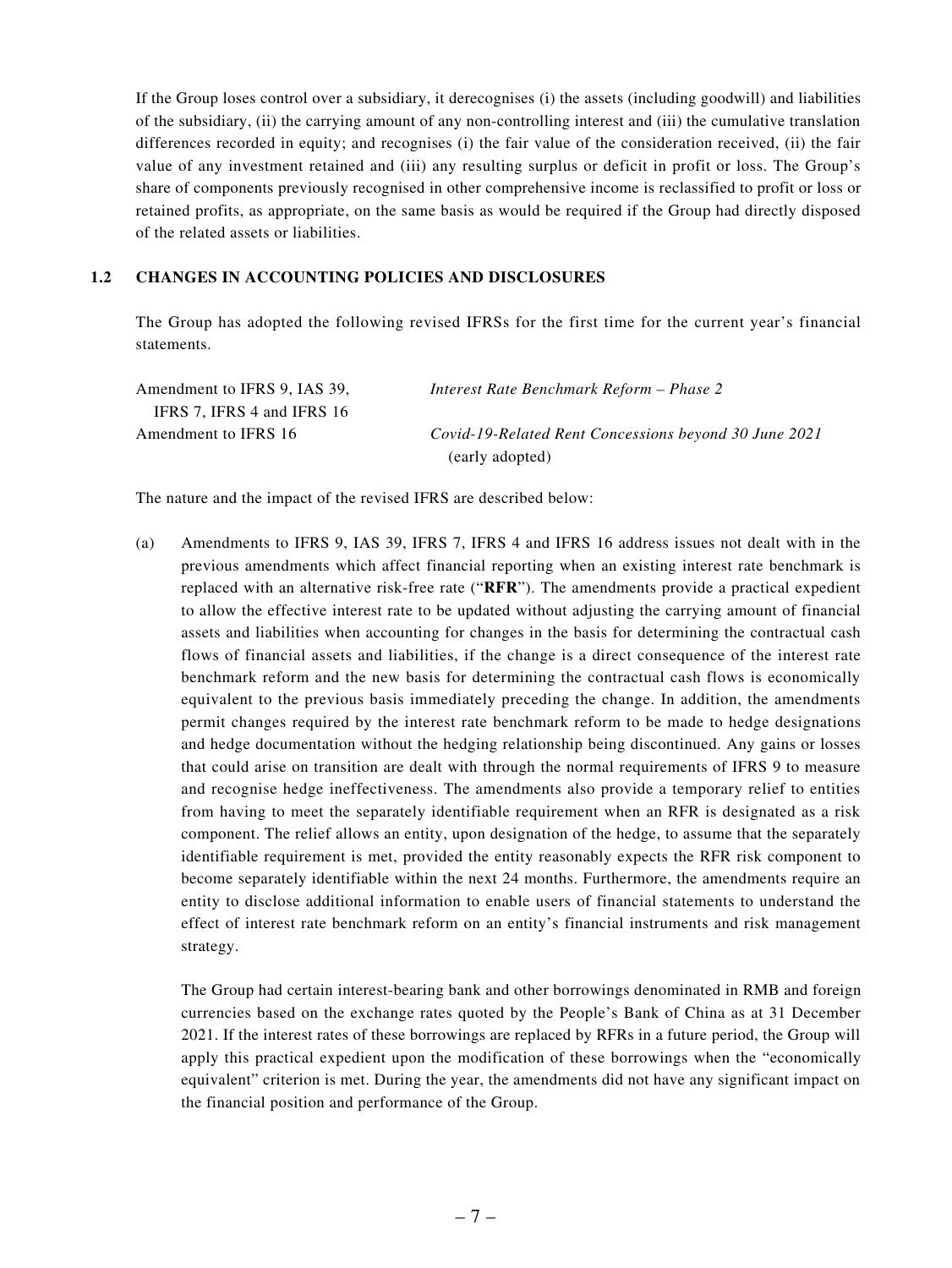(b) Amendment to IFRS 16 issued in April 2021 extends the availability of the practical expedient for lessees to elect not to apply lease modification accounting for rent concessions arising as a direct consequence of the covid-19 pandemic by 12 months. Accordingly, the practical expedient applies to rent concessions for which any reduction in lease payments affects only payments originally due on or before 30 June 2022, provided the other conditions for applying the practical expedient are met. The amendment is effective retrospectively for annual periods beginning on or after 1 April 2021 with any cumulative effect of initially applying the amendment recognised as an adjustment to the opening balance of retained profits at the beginning of the current accounting period. Earlier application is permitted.

The Group has early adopted the amendment on 1 January 2021. However, the Group has not received covid-19-related rent concessions and plans to apply the practical expedient when it becomes applicable within the allowed period of application.

#### **2 OPERATING SEGMENT INFORMATION**

The Group is principally engaged in manufacturing and sales of resin spectacle lenses.

IFRS 8 Operating Segments requires operating segments to be identified on the basis of internal reporting about components of the Group that are regularly reviewed by the chief operating decision-maker in order to allocate resources to segments and to assess their performance. The information reported to the directors of the Company, who are the chief operating decision-makers, for the purpose of the resource allocation and assessment of performance does not contain discrete operating segment financial information and the directors reviewed the financial results of the Group as a whole. Therefore, no further information about the operating segment is presented.

#### *Geographical information*

#### *(a) Revenue from external customers*

|                                     | 2021<br><b>RMB'000</b><br>( <i>Unaudited</i> ) | 2020<br><i>RMB'000</i> |
|-------------------------------------|------------------------------------------------|------------------------|
| Asia (except Mainland China)        | 287,802                                        | 291,541                |
| Mainland China                      | 389,253                                        | 260,376                |
| <b>United States</b>                | 265,577                                        | 203,758                |
| Europe                              | 232,006                                        | 144,886                |
| Americas (except the United States) | 104,328                                        | 101,800                |
| Africa                              | 30,112                                         | 52,986                 |
| Oceania                             | 47,004                                         | 37,817                 |
|                                     | 1,356,082                                      | 1.093.164              |

The revenue information of continuing operations above is based on the locations of the customers.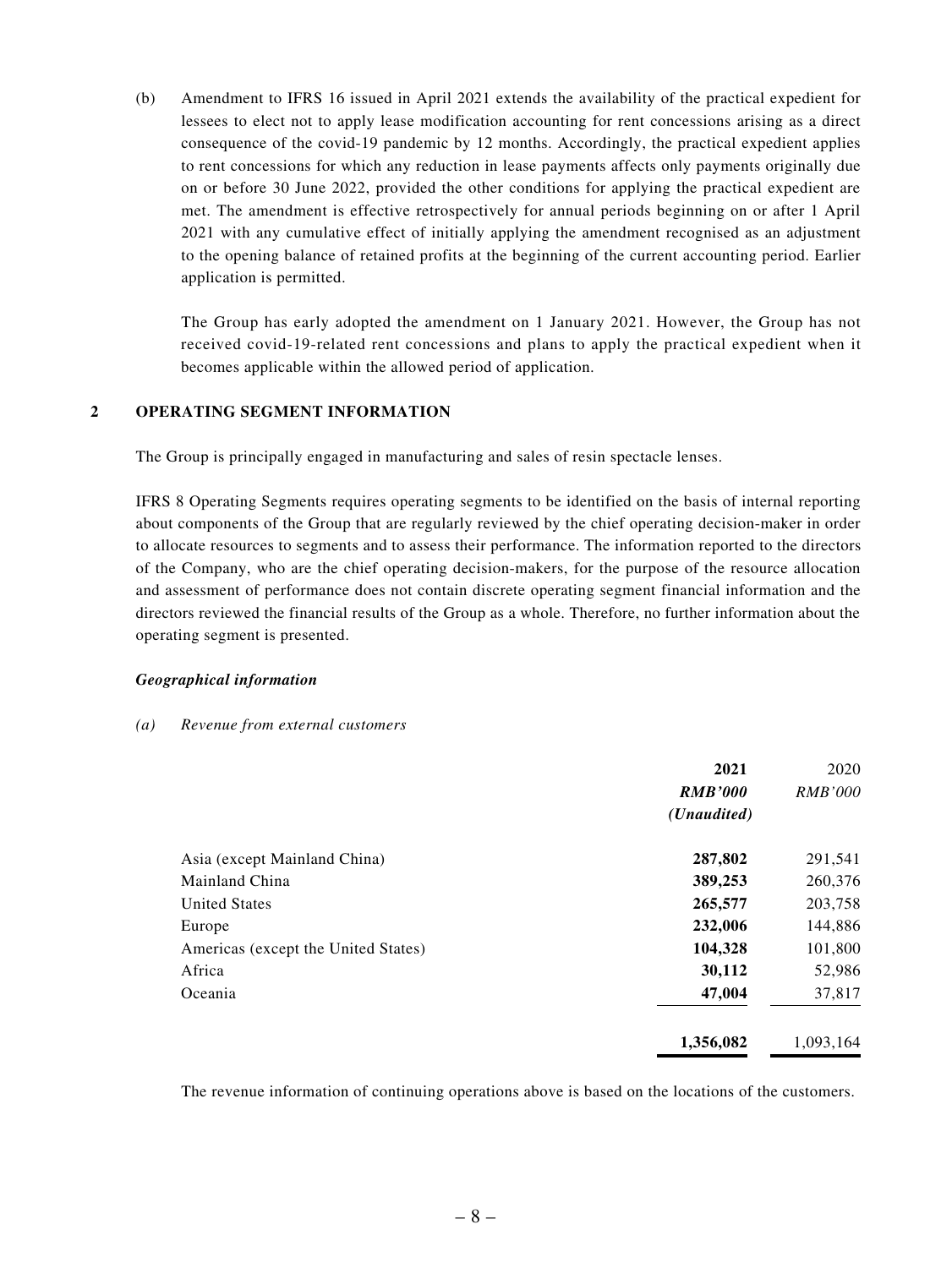#### *(b) Non-current assets*

|                      | 2021           | 2020           |
|----------------------|----------------|----------------|
|                      | <b>RMB'000</b> | <b>RMB'000</b> |
|                      | (Unaudited)    |                |
| Mainland China       | 362,564        | 362,752        |
| Japan                | 23,208         | 23,669         |
| Mexico               | <b>100</b>     | 223            |
| <b>United States</b> | 325            | 216            |
|                      | 386,197        | 386,860        |

The non-current asset information of continuing operations above is based on the locations of the assets and excludes deferred tax assets.

#### *Information about major customers*

Revenue of approximately RMB191,006,000 (2020: RMB132,530,000) was derived from a single customer, including sales to a group of entities which are known to be under common control with that customer.

#### **3 REVENUE, OTHER INCOME AND GAINS**

An analysis of revenue is as follows:

|                                       | 2021                 | 2020           |
|---------------------------------------|----------------------|----------------|
|                                       | <b>RMB'000</b>       | <i>RMB'000</i> |
|                                       | ( <i>Unaudited</i> ) |                |
| Revenue from contracts with customers | 1,356,082            | 1,093,164      |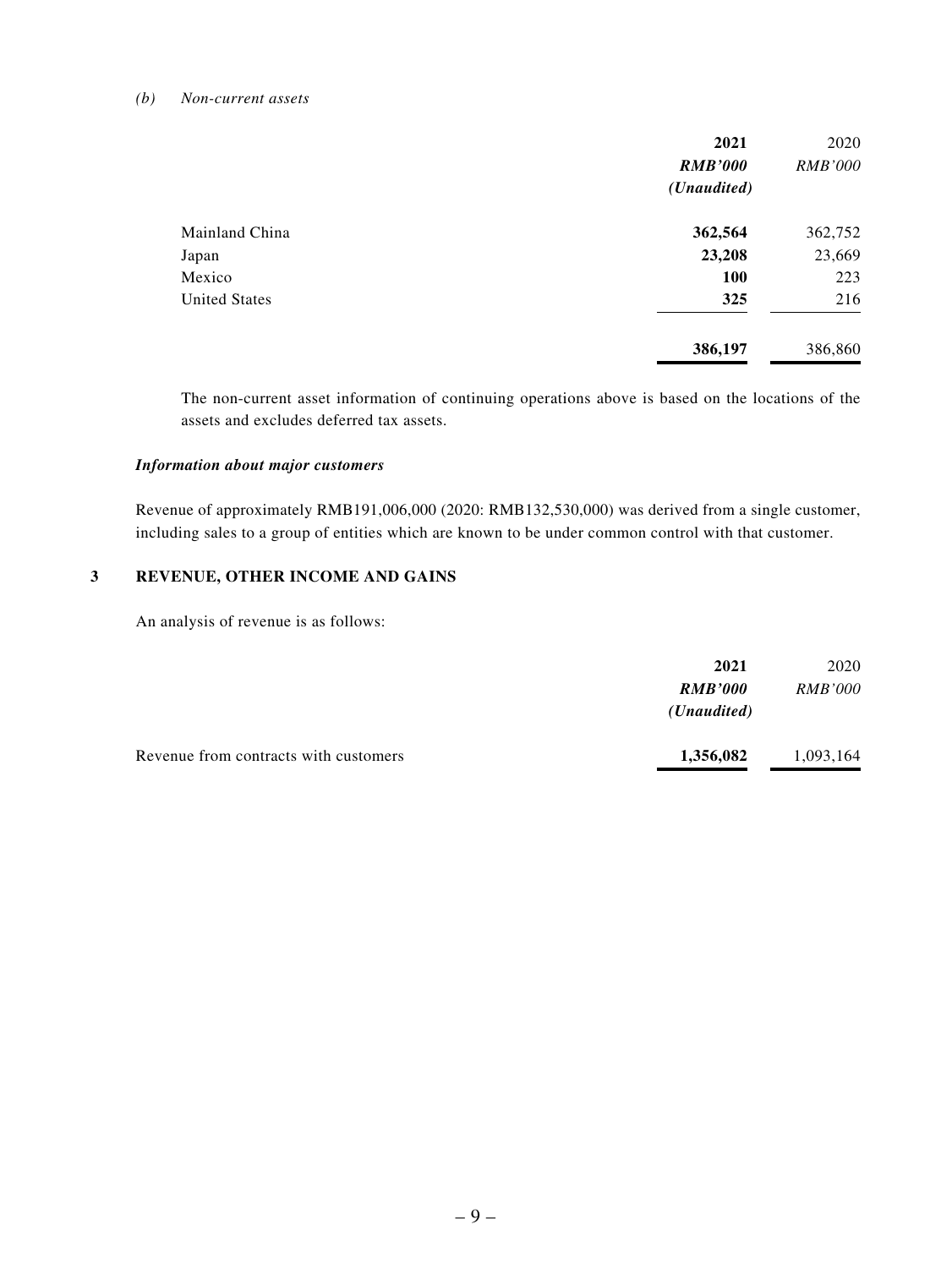#### **Revenue from contracts with customers**

#### *(a) Disaggregated revenue information*

|                                             | 2021           | 2020           |
|---------------------------------------------|----------------|----------------|
|                                             | <b>RMB'000</b> | <b>RMB'000</b> |
|                                             | (Unaudited)    |                |
| Type of goods or services                   |                |                |
| <b>Standardised lenses</b>                  | 1,062,140      | 887,851        |
| <b>Customised lenses</b>                    | 281,262        | 197,837        |
| Others                                      | 12,680         | 7,476          |
|                                             | 1,356,082      | 1,093,164      |
| <b>Geographical markets</b>                 |                |                |
| Asia (except Mainland China)                | 287,802        | 291,541        |
| Mainland China                              | 389,253        | 260,376        |
| <b>United States</b>                        | 265,577        | 203,758        |
| Europe                                      | 232,006        | 144,886        |
| America (except the United States)          | 104,328        | 101,800        |
| Africa                                      | 30,112         | 52,986         |
| Oceania                                     | 47,004         | 37,817         |
| Total revenue from contracts with customers | 1,356,082      | 1,093,164      |
|                                             | 2021           | 2020           |
|                                             | <b>RMB'000</b> | <b>RMB'000</b> |
|                                             | (Unaudited)    |                |
| Timing of revenue recognition               |                |                |
| Goods transferred at a point in time        | 1,356,082      | 1,093,164      |

The following table shows the amounts of revenue recognised in the current reporting period that were included in the contract liabilities at the beginning of the reporting period:

|                                                                 | 2021                 | 2020           |
|-----------------------------------------------------------------|----------------------|----------------|
|                                                                 | <b>RMB'000</b>       | <i>RMB'000</i> |
|                                                                 | ( <i>Unaudited</i> ) |                |
| Revenue recognised that was included in contract liabilities at |                      |                |
| beginning of the reporting period:                              |                      |                |
| Sale of resin spectacle lenses                                  | 14,578               | 10,880         |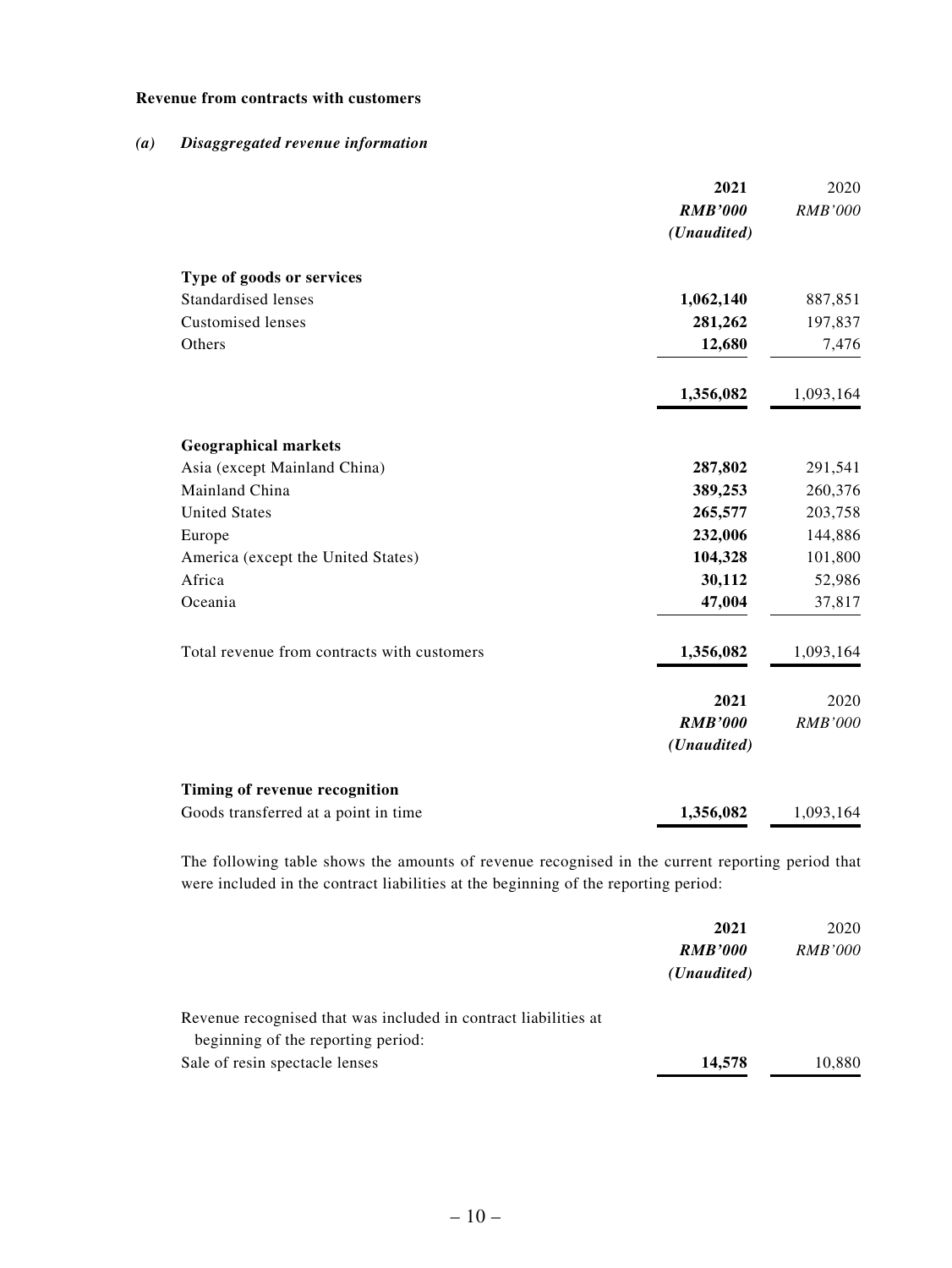#### *(b) Performance obligations*

Information about the Group's performance obligations is summarised below:

#### *Sale of goods*

The performance obligation is satisfied upon delivery of the goods and payment is generally due within 90 days from delivery, except for new customers, where payment in advance is normally required. Some contracts provide customers with volume rebates which give rise to variable consideration subject to constraint.

The amounts of transaction prices allocated to the remaining performance obligations (unsatisfied or partially unsatisfied) as at 31 December are as follows:

|                                               | 2021                 | 2020           |
|-----------------------------------------------|----------------------|----------------|
|                                               | <b>RMB'000</b>       | <i>RMB'000</i> |
|                                               | ( <i>Unaudited</i> ) |                |
| Amounts expected to be recognised as revenue: |                      |                |
| Within one year                               | 130,385              | 87,469         |

The amounts of transaction prices allocated to the remaining performance obligations are expected to be recognised as revenue within one year. The amounts disclosed above do not include variable consideration which is constrained.

An analysis of other income and gains is as follows:

|                                                           | <b>Notes</b> | 2021<br><b>RMB'000</b><br>(Unaudited) | 2020<br><i>RMB'000</i> |
|-----------------------------------------------------------|--------------|---------------------------------------|------------------------|
| Other income                                              |              |                                       |                        |
| Government grants and subsidies                           |              |                                       |                        |
| related to income                                         | (i)          | 4,905                                 | 7,688                  |
| related to assets                                         | (ii)         | 2,237                                 | 1,545                  |
| Gross rental income from investment property operating    |              |                                       |                        |
| leases                                                    |              | 9,992                                 | 9,567                  |
| Bank interest income                                      |              | 275                                   | 100                    |
| Others                                                    |              | 3,767                                 | 523                    |
|                                                           |              | 21,176                                | 19,423                 |
| Gains                                                     |              |                                       |                        |
| Fair value gain on financial assets at fair value through |              |                                       |                        |
| profit or loss                                            |              | 2,938                                 | 1,325                  |
| Fair value gain on derivative financial instruments       |              | 1,844                                 |                        |
| Gain on bargain purchase of investment in an associate    |              |                                       | 2,150                  |
|                                                           |              | 4,782                                 | 3,475                  |
|                                                           |              | 25,958                                | 22,898                 |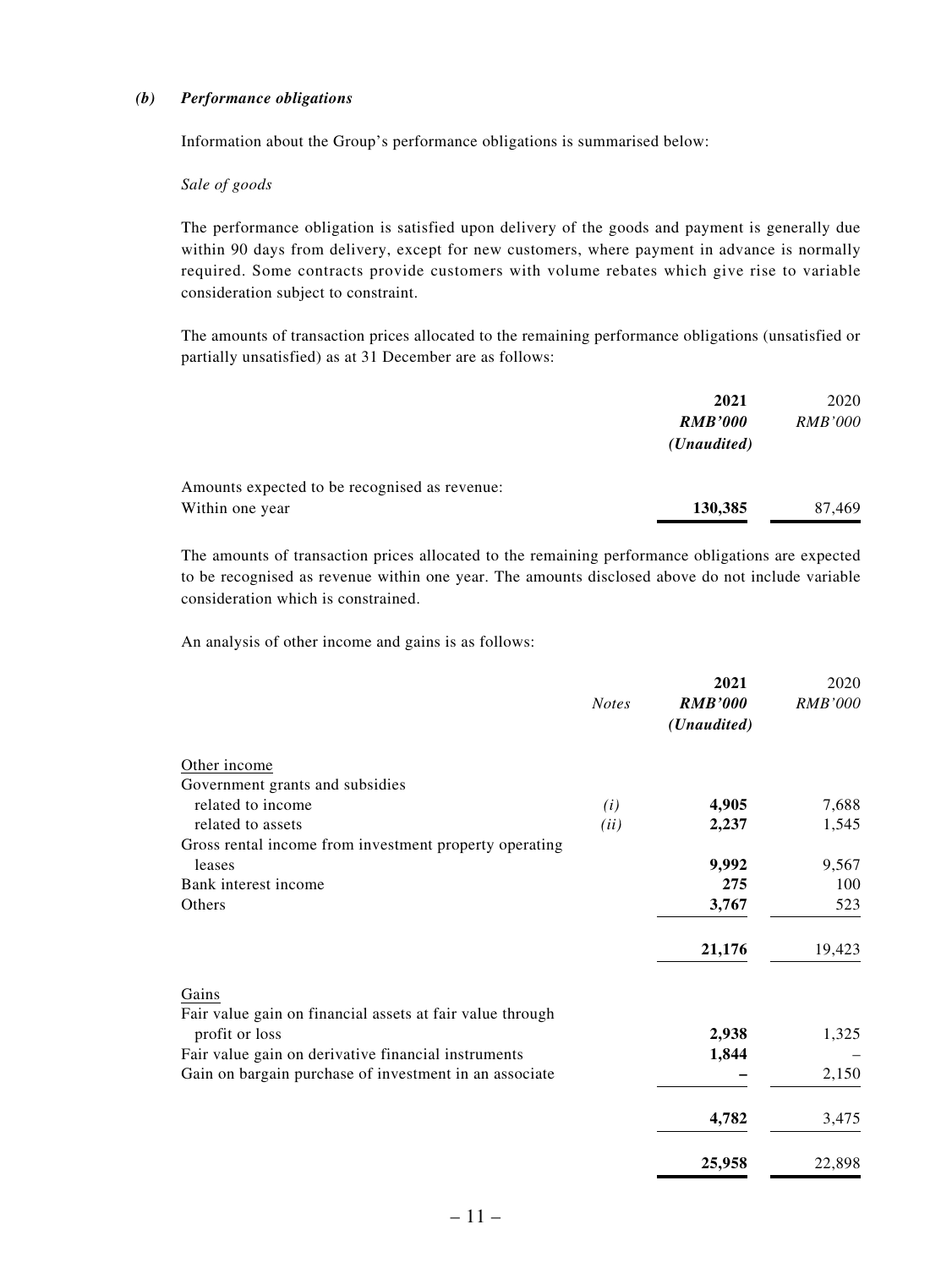- (i) The government grants and subsidies related to income have been received principally to reward for the contribution to the local economic growth. These grants related to income are recognised in profit or loss upon receipt of these rewards. There are no unfulfilled conditions or contingencies relating to these grants.
- (ii) The Group has received certain government grants related to the investments in production bases. The grants related to assets were recognised in profit or loss over the useful lives of relevant assets.

#### **4. PROFIT BEFORE TAX**

The Group's profit before tax is arrived at after charging/(crediting):

|                                                               | 2021           | 2020           |
|---------------------------------------------------------------|----------------|----------------|
|                                                               | <b>RMB'000</b> | <b>RMB'000</b> |
|                                                               | (Unaudited)    |                |
| Cost of inventories sold*                                     | 895,923        | 711,113        |
| Depreciation of property, plant and equipment                 | 43,418         | 42,436         |
| Depreciation of right-of-use assets                           | 1,632          | 1,487          |
| Depreciation of investment properties                         | 1,332          | 1,332          |
| Amortisation of intangible assets                             | 452            | 442            |
| Research and development costs                                | 47,513         | 39,579         |
| Lease payments not included in the measurement of lease       |                |                |
| liabilities                                                   | 1,860          | 1,267          |
| Auditor's remuneration                                        | 2,000          | 113            |
| Listing expenses                                              | 22,928         | 8,013          |
| Employee benefit expense (including directors' and chief      |                |                |
| executive's remuneration):                                    |                |                |
| Wages, salaries and other allowances                          | 260,781        | 222,308        |
| Pension scheme contributions and social welfare               | 58,262         | 27,200         |
|                                                               | 319,043        | 249,508        |
| Foreign exchange differences, net                             | 6,485          | 16,414         |
| Fair value (gain)/loss on derivative financial instruments    | (1, 844)       | 2,361          |
| Impairment of trade receivables                               | 4,701          | 1,495          |
| Write-down of inventories to net realisable value             | 9,402          | 1,359          |
| Direct operating expenses (including repairs and maintenance) |                |                |
| arising from rental-earning investment properties             | 148            | 145            |

\* During the year, employee benefit expense of RMB182,841,000 (2020: RMB134,583,000), and write-down of inventories to net realisable value of RMB9,402,000 (2020: RMB1,359,000) were included in cost of inventories sold disclosed above.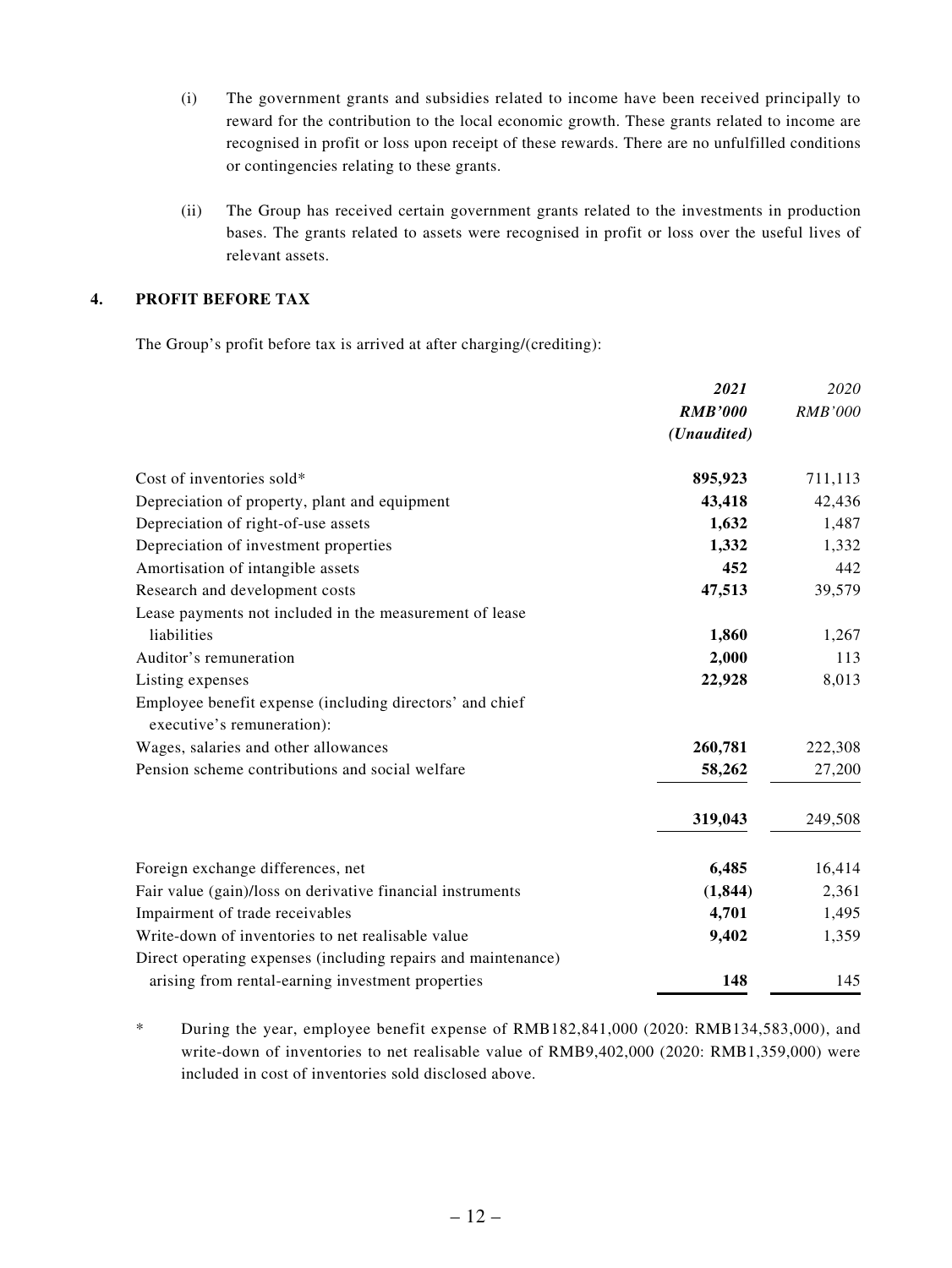#### **5. FINANCE COSTS**

An analysis of finance costs is as follows:

|                                               | 2021           | 2020           |
|-----------------------------------------------|----------------|----------------|
|                                               | <b>RMB'000</b> | <i>RMB'000</i> |
|                                               | (Unaudited)    |                |
| Interest on bank loans                        | 32,878         | 37,316         |
| Interest on other loans                       | 1,896          | 3,066          |
| Interest on lease liabilities                 | 128            | 79             |
| Interest payable to the related parties       |                | 6,561          |
| 52<br>Interest on defined benefit obligations |                | 57             |
|                                               | 34,954         | 47,079         |

#### **6. INCOME TAX**

Jiangsu Conant Optics Co., Ltd. was accredited as a "High and New Technology Enterprise" in 2017 and the qualification was subsequently renewed in 2020, and therefore the Company is entitled to a preferential EIT rate of 15% during the year (2020: 15%). "High and New Technology Enterprise" qualifications are subject to review by the relevant tax authority in the PRC for every three years.

Shanghai Conant Optics Co., Ltd. was accredited as a "High and New Technology Enterprise" in 2018 and the qualification was subsequently renewed in 2021, and therefore the Company is entitled to a preferential EIT rate of 15% during the year (2020: 15%). "High and New Technology Enterprise" qualifications are subject to review by the relevant tax authority in the PRC for every three years.

Other subsidiaries located in Mainland China were subject to corporate income tax at the statutory rate of 25% under the income tax rules and regulations in the PRC.

Hong Kong profits tax was provided at the rate of 16.5% on the estimated taxable income arising in Hong Kong during the year.

Pursuant to the relevant tax laws, the subsidiary incorporated in the United States was subject to federal corporation income tax at the rate of 21% (2020: 21%) on the federal taxable income as well as Georgia's state corporate income tax at the rate of 5.75% (2020: 5.75%) on its Georgia taxable income during the year.

According to prevailing Mexican tax law, the subsidiaries located in Mexico were subject to federal corporate income tax at a rate of 30% (2020: 30%) during the year.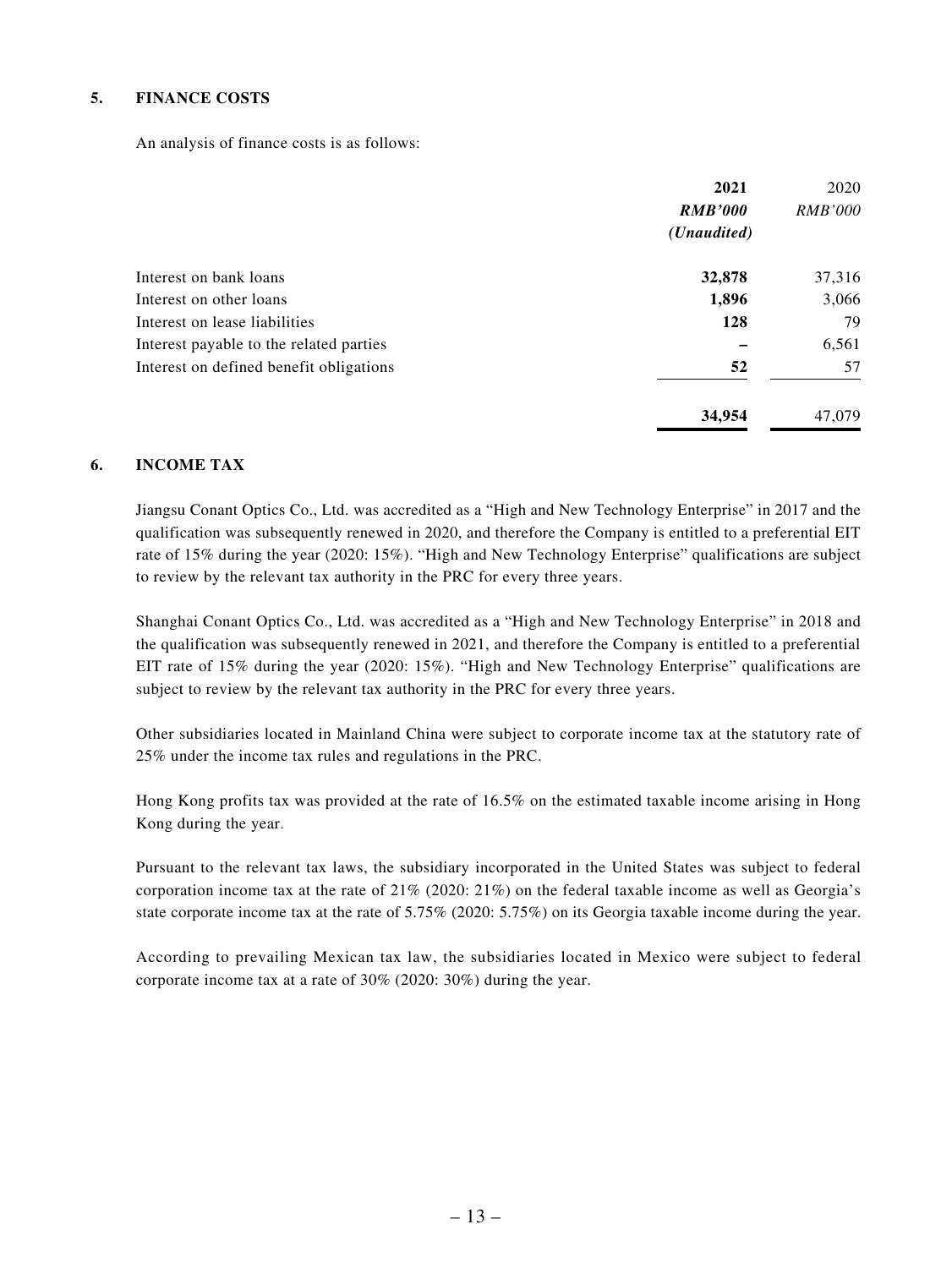Pursuant to the rules and regulations of Japan, the subsidiary incorporated in Japan was subject to corporate tax, inhabitant tax and enterprise tax, and the effective statutory tax rates for these taxes were 34.26% for the year ended 31 December 2021 (2020: 34.26%).

|                               | 2021                 | 2020           |
|-------------------------------|----------------------|----------------|
|                               | <b>RMB'000</b>       | <i>RMB'000</i> |
|                               | ( <i>Unaudited</i> ) |                |
| Current - Mainland China      | 18,979               | 14,060         |
| Current – Hong Kong           | 535                  | 637            |
| Current – Japan               | 4,151                | 2,715          |
| Current – Mexico              |                      |                |
| Current – United States       | 2,189                | 1,046          |
| Deferred tax expense          | 5,726                | 8,343          |
| Total tax charge for the year | 31,580               | 26,801         |

A reconciliation of tax expense applicable to profit before tax at the statutory rate for the jurisdictions in which the Company and the majority of its subsidiaries are domiciled to the income tax expense at the effective tax rate, and a reconciliation of the applicable rates (i.e., the statutory tax rates) to the effective tax rates, are as follows:

|                                                                                | 2021           | 2020      |
|--------------------------------------------------------------------------------|----------------|-----------|
|                                                                                | <b>RMB'000</b> | RMB'000   |
|                                                                                | (Unaudited)    |           |
| Profit before tax                                                              | 215,102        | 155,263   |
| Tax at the statutory tax rate of $25\%$                                        | 53,775         | 38,815    |
| Impact of different tax rates applied to subsidiaries                          | (16, 853)      | (13, 849) |
| Effect of withholding tax at $5\%$ on the distributable profits of the Group's |                |           |
| subsidiaries                                                                   | 978            | 578       |
| Losses attributable to a joint venture and an associate                        | 32             | 7         |
| Income not subject to tax                                                      | (371)          | (448)     |
| Expenses not deductible for tax                                                | 563            | 2,484     |
| Additional deduction on research and development expenses                      | (7,098)        | (4,393)   |
| Unrecognised deductible temporary differences                                  | 3,498          | 181       |
| Tax losses not recognised                                                      | (3,399)        | 2,588     |
| Others                                                                         | 455            | 838       |
| Tax charge at the Group's effective rate                                       | 31,580         | 26,801    |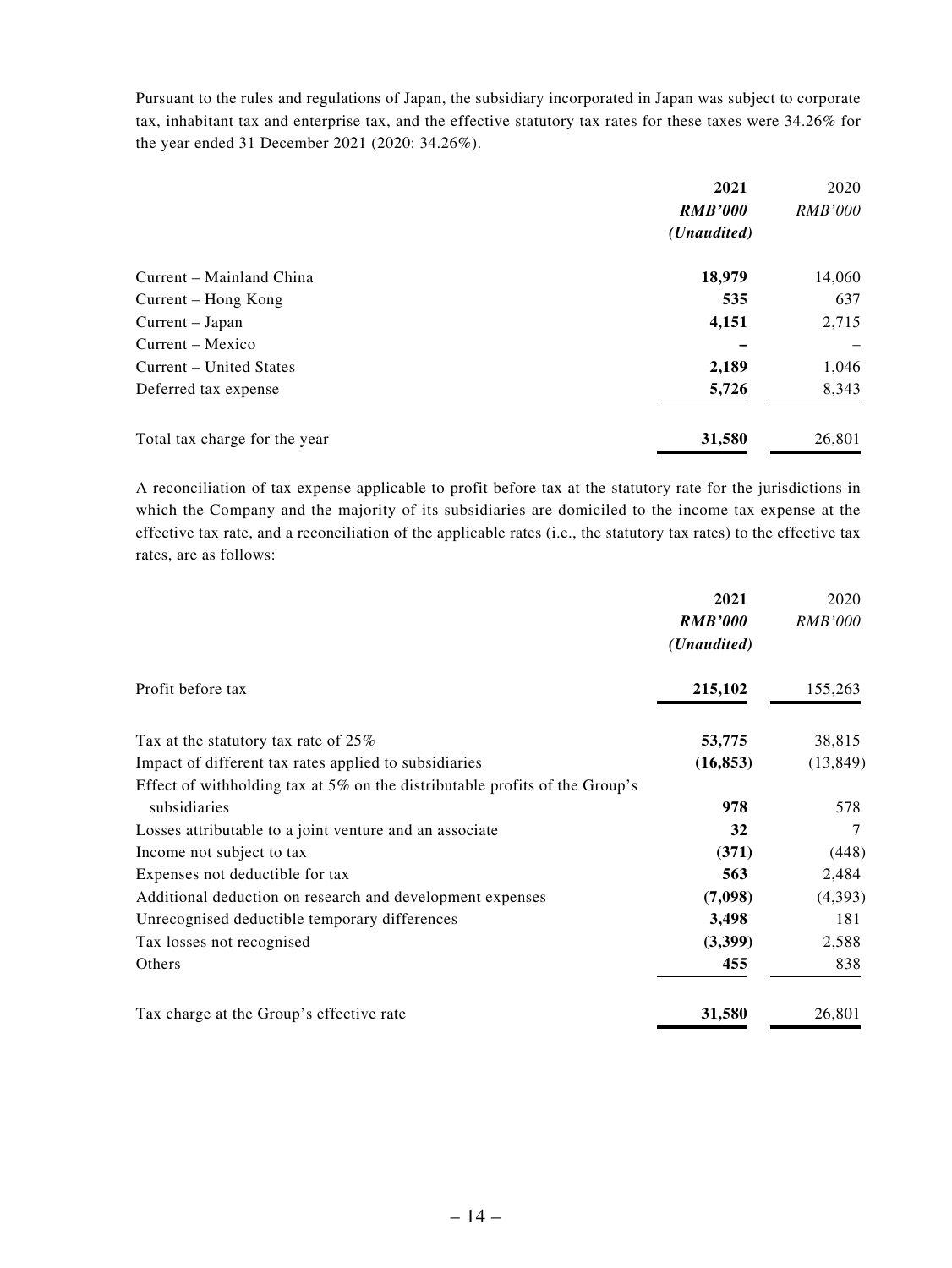#### **7. DIVIDENDS**

On 10 August 2021, the shareholders of the Company approved a special dividend distribution plan, pursuant to which a special cash dividend (the "**Special Dividend**") from the distributable reserve of the Company as of 31 May 2021, would be distributed to the existing shareholders of the Company as of 31 May 2021 in proportion of their respective shareholdings as of 31 May 2021, and a special dividend of RMB149,450,000 (inclusive of tax) was declared as a result. The Special Dividend has been fully settled in August 2021 by the Company with the internal resources including proceeds from the repayment of the amount due from the Controlling Shareholder and related parties.

Subsequent to the end of the reporting period, a final dividend for the year 2021 of RMB0.085 (tax inclusive) per ordinary share, amounting to a total of RMB36,261,000, has been proposed and is subject to approval by the shareholders at the forthcoming annual general meeting. The final dividend has been proposed after the end of the reporting period and, therefore, has not been recognised as a liability at the end of the reporting period.

#### **8. EARNINGS PER SHARE ATTRIBUTABLE TO ORDINARY EQUITY HOLDERS OF THE PARENT**

The calculation of the basic earnings per share amounts is based on the profit for the year attributable to ordinary equity holders of the parent, and the weighted average number of ordinary shares of 309,997,260 (2020: 305,000,000) in issue during the year.

The Group had no potentially dilutive ordinary shares in issue during the years ended 31 December 2021 and 2020.

#### **9. INVENTORIES**

|                  | 2021<br><b>RMB'000</b><br>(Unaudited) | 2020<br><b>RMB'000</b> |
|------------------|---------------------------------------|------------------------|
| Raw materials    | 184,892                               | 171,988                |
| Work in progress | 10,994                                | 10,282                 |
| Finished goods   | 213,028                               | 209,092                |
|                  | 408,914                               | 391,362                |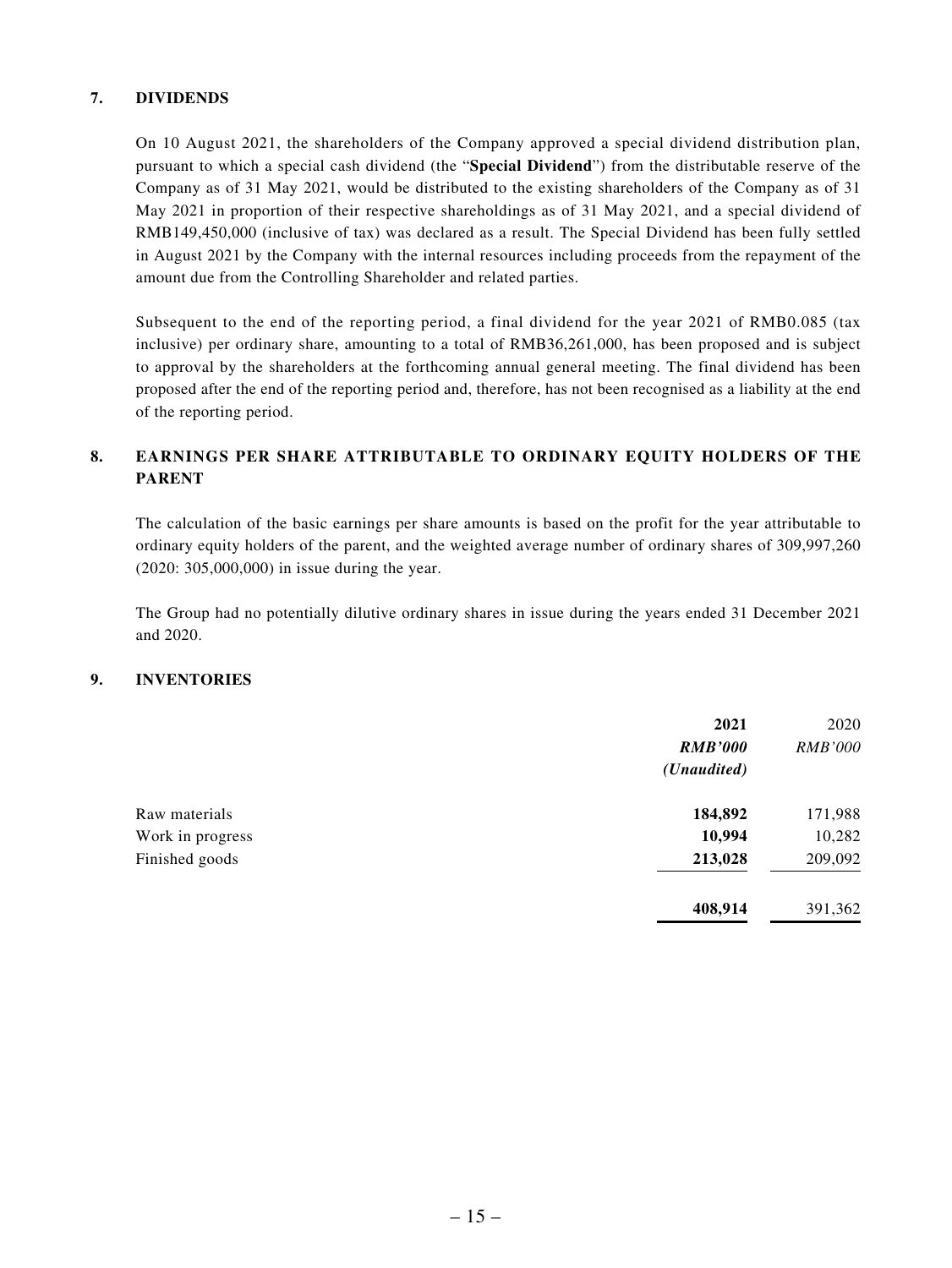#### **10. TRADE AND BILLS RECEIVABLES**

|                   | 2021           | 2020           |
|-------------------|----------------|----------------|
|                   | <b>RMB'000</b> | <i>RMB'000</i> |
|                   | (Unaudited)    |                |
| Trade receivables | 256,463        | 290,521        |
| Bills receivables | 269            | 292            |
| Impairment        | (44, 087)      | (59, 806)      |
|                   | 212,645        | 231,007        |

The Group's trading terms with its customers are mainly on credit, except for new customers, where payment in advance is normally required. The credit period is generally three months. Most of customers has a maximum credit limit.

The Group seeks to maintain strict control over its outstanding receivables and reconciled the balance to customers monthly. Overdue balances are reviewed regularly by sales and financial department both in view of the aforementioned and the fact that the Group's trade receivables relate to a large number of diversified customers, there is no significant concentration of credit risk. The Group does not hold any collateral over its trade receivable balances. In order to protect the default risk of customers, the Group has purchased certain insurance against credit risk. Trade receivables are non-interest-bearing.

An ageing analysis of the trade receivables as at the end of the reporting period, based on the invoice date and net of loss allowance, is as follows:

|                 | 2021                 | 2020           |
|-----------------|----------------------|----------------|
|                 | <b>RMB'000</b>       | <b>RMB'000</b> |
|                 | ( <i>Unaudited</i> ) |                |
| Within 3 months | 189,096              | 208,036        |
| 3 to 6 months   | 15,755               | 17,674         |
| 6 to 12 months  | 6,118                | 3,110          |
| 1 to 2 years    | 1,248                | 1,831          |
| 2 to 3 years    | 159                  | 64             |
|                 | 212,376              | 230,715        |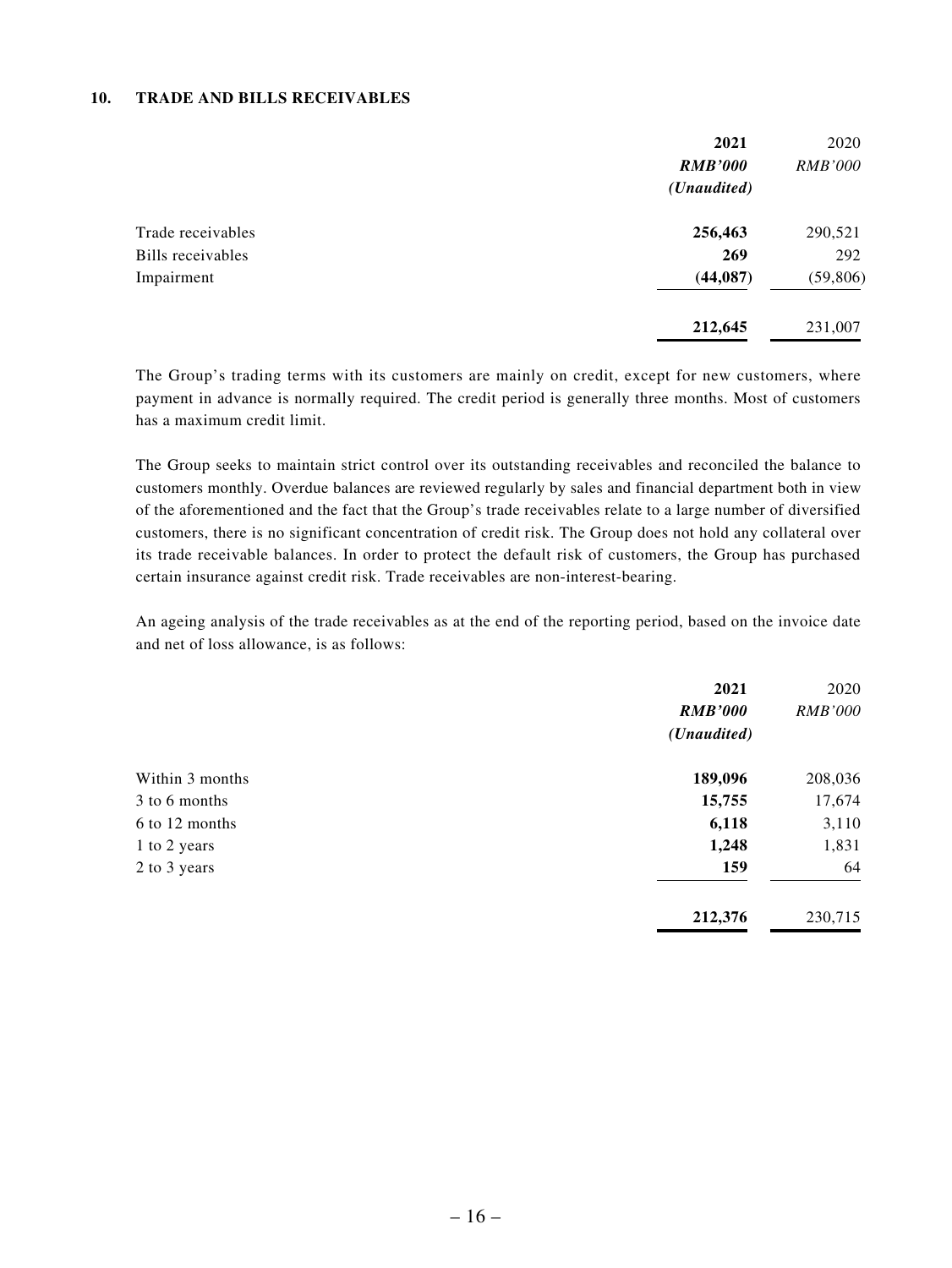The movements in the loss allowance for impairment of trade receivables are as follows:

|                                     | 2021                 | 2020           |
|-------------------------------------|----------------------|----------------|
|                                     | <b>RMB'000</b>       | <i>RMB'000</i> |
|                                     | ( <i>Unaudited</i> ) |                |
| At beginning of year                | 59,806               | 59,397         |
| Impairment losses recognised        | 4,241                | 1,495          |
| Amount written off as uncollectible | (19,960)             | (1,086)        |
| At the end of year                  | 44,087               | 59,806         |

Bills receivable are bank acceptance bills that are unconditionally accepted by banks within the maturity period, and there is no loss allowance for impairment of bills receivable.

An impairment analysis is performed at each reporting date using a provision matrix to measure expected credit losses. The provision rates are based on days past due for groupings of various customer segments with similar loss patterns (i.e., by geographical region, customer type and rating). The calculation reflects the probability-weighted outcome, the time value of money and reasonable and supportable information that is available at the reporting date about past events, current conditions and forecasts of future economic conditions. Generally, trade receivables are written off if past due for more than three years and are not subject to enforcement activity.

Set out below is the information about the credit risk exposure on the Group's trade receivables using a provision matrix:

#### **As at 31 December 2021 (unaudited)**

|                           | Past due |                               |                    |                   |                 |                 |                 |              |
|---------------------------|----------|-------------------------------|--------------------|-------------------|-----------------|-----------------|-----------------|--------------|
|                           |          | Less than<br>Current 3 months | $3$ to 6<br>months | 6 to 12<br>months | 1 to<br>2 years | 2 to<br>3 years | Over<br>3 years | <b>Total</b> |
| Expected credit loss rate | $1.53\%$ | $3.51\%$                      | $15.53\%$          | $21.11\%$         | $60.44\%$       | $94.22\%$       | $100.00\%$      | $17.19\%$    |
| Gross carrying amount     |          |                               |                    |                   |                 |                 |                 |              |
| (RMB'000)                 | 158,675  | 42,324                        | 9.376              | 7,556             | 3,155           | 2.752           | 32,625          | 256,463      |
| Expected credit loss      |          |                               |                    |                   |                 |                 |                 |              |
| (RMB'000)                 | 2.425    | 1.486                         | 1.456              | 1,595             | 1.907           | 2.593           | 32,625          | 44,087       |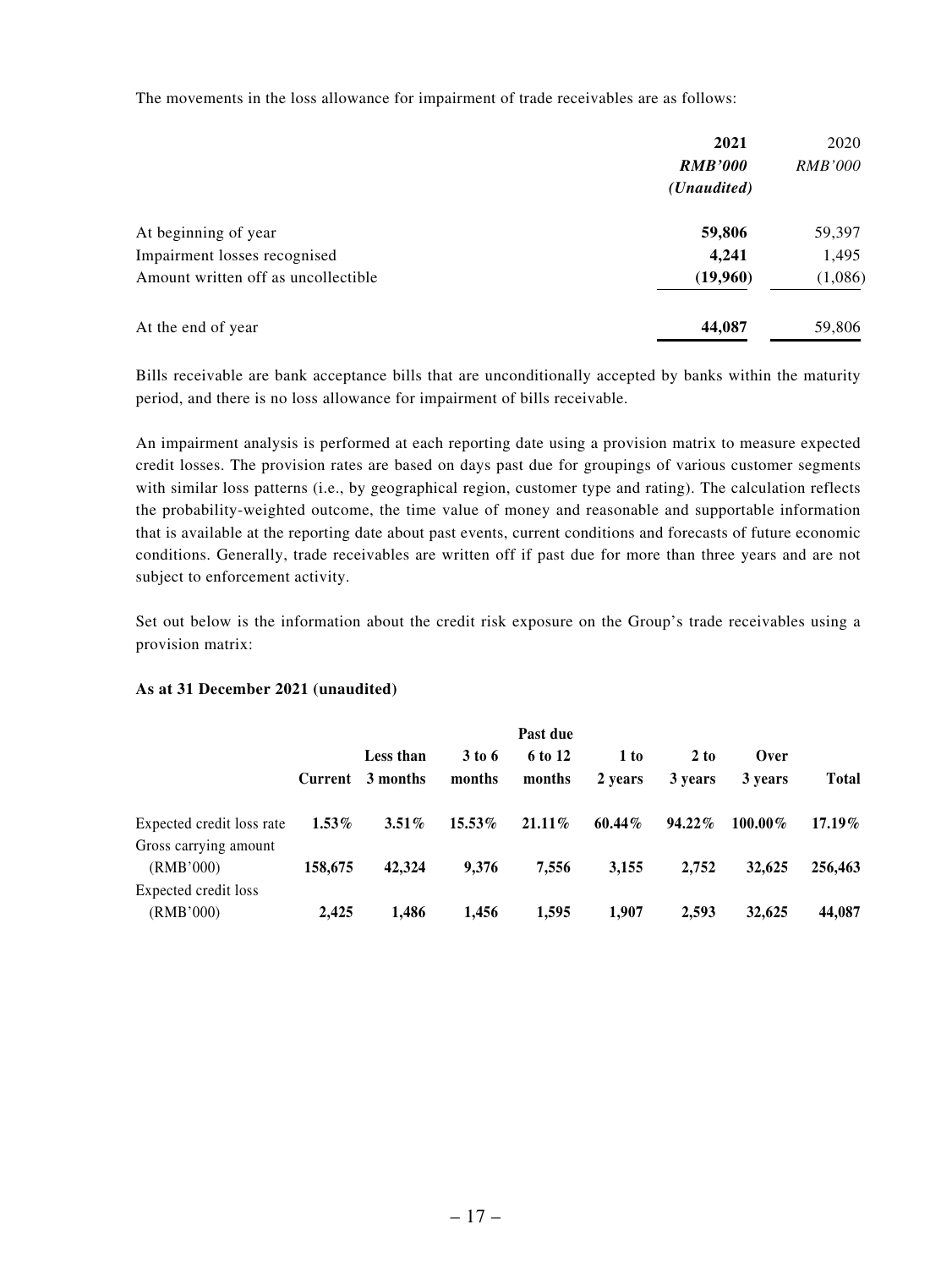|                                                    | Past due |                       |                    |                   |                   |                   |                 |         |
|----------------------------------------------------|----------|-----------------------|--------------------|-------------------|-------------------|-------------------|-----------------|---------|
|                                                    | Current  | Less than<br>3 months | $3$ to 6<br>months | 6 to 12<br>months | $1$ to<br>2 years | $2$ to<br>3 years | Over<br>3 years | Total   |
| Expected credit loss rate<br>Gross carrying amount | 1.80%    | 4.22%                 | 15.13\%            | $20.00\%$         | 59.07%            | 87.52%            | $100.00\%$      | 20.59%  |
| (RMB'000)<br>Expected credit loss                  | 170,558  | 53.547                | 8,381              | 3,670             | 4,473             | 513               | 49.379          | 290,521 |
| (RMB'000)                                          | 3,074    | 2,260                 | 1,268              | 734               | 2,642             | 449               | 49,379          | 59,806  |

#### **11. TRADE PAYABLES**

An ageing analysis of the trade payables as at the end of the reporting period, based on the invoice date, is as follows:

|                 | 2021                 | 2020           |
|-----------------|----------------------|----------------|
|                 | <b>RMB'000</b>       | <b>RMB'000</b> |
|                 | ( <i>Unaudited</i> ) |                |
| Within 3 months | 68,671               | 63,711         |
| 3 to 6 months   | 9,732                | 17,264         |
| 6 to 12 months  | 190                  | 2,840          |
| Over 1 year     | 365                  | 502            |
|                 | 78,958               | 84,317         |

The trade payables are non-interest-bearing and are normally settled on 90-day terms.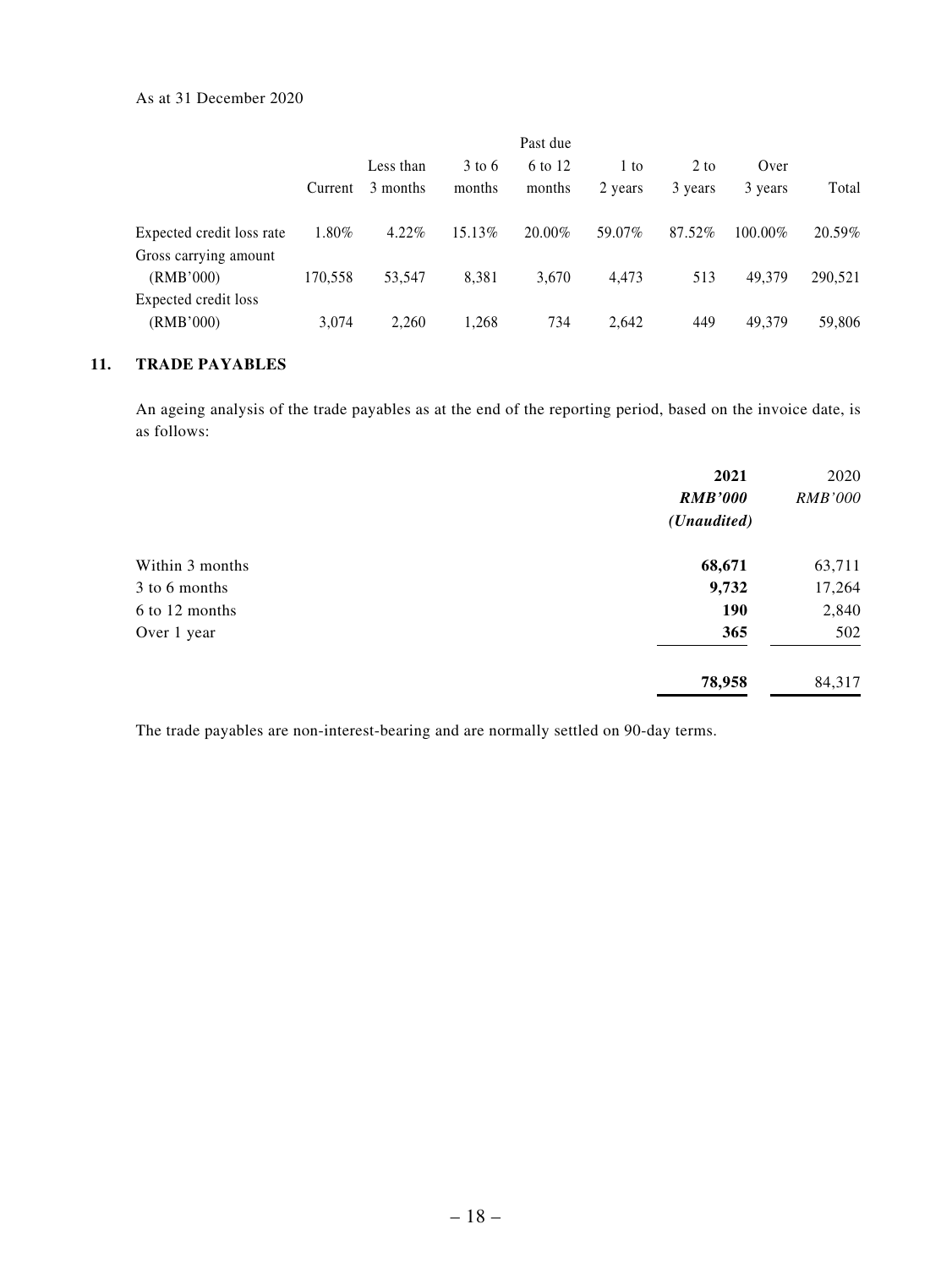### **BUSINESS REVIEW AND OUTLOOK**

### **Overview**

We are a leading resin spectacle lens manufacturer in the PRC. With the production facilities in our three production bases, namely the Shanghai Production Base and Jiangsu Production Base in the PRC and the Sabae Production Base in Japan, our Group is capable of manufacturing resin spectacle lens of various specifications. We offer a wide range of resin spectacle lenses to our customers including standardised lenses and customised lenses. We pride ourselves on our broad network of trusted customers worldwide which include some of the most renowned spectacle lens brand owners and international ophthalmic optic companies. Leveraging on our extensive experience in the spectacle lens industry, we have currently produced and sold quality products to over 80 countries, including but not limited to the PRC, the United States, Japan, India, Australia, Thailand, Germany and Brazil.

Driven by the recovery of global economy from the COVID-19 pandemic and the increasing number of individuals with ametropia, we experienced rapid growth during the year of 2021. Our revenue increased by 24.1% from RMB1,093.2 million for the year ended 31 December 2020 to RMB1,356.1 million for the year ended 31 December 2021, and our profit increased by 42.9% from RMB128.5 million for the year ended 31 December 2020 to RMB183.5 million for the year ended 31 December 2021, primarily due to the increase in our sales volume from 109.1 million pieces in 2020 to 134.9 million pieces in 2021. The total annual production volume of our three production bases reached 144.3 million pieces in 2021, representing a 10.7% year-onyear growth.

The successful listing (the "**Listing**") of our shares on the Main Board of The Stock Exchange of Hong Kong Limited (the "**Stock Exchange**") on 16 December 2021 (the "**Listing Date**") marked a significant milestone for us and laid a solid foundation for our future development. We believe the Listing is instrumental in improving our capital strength and corporate governance as well as sharpening our competitive edge.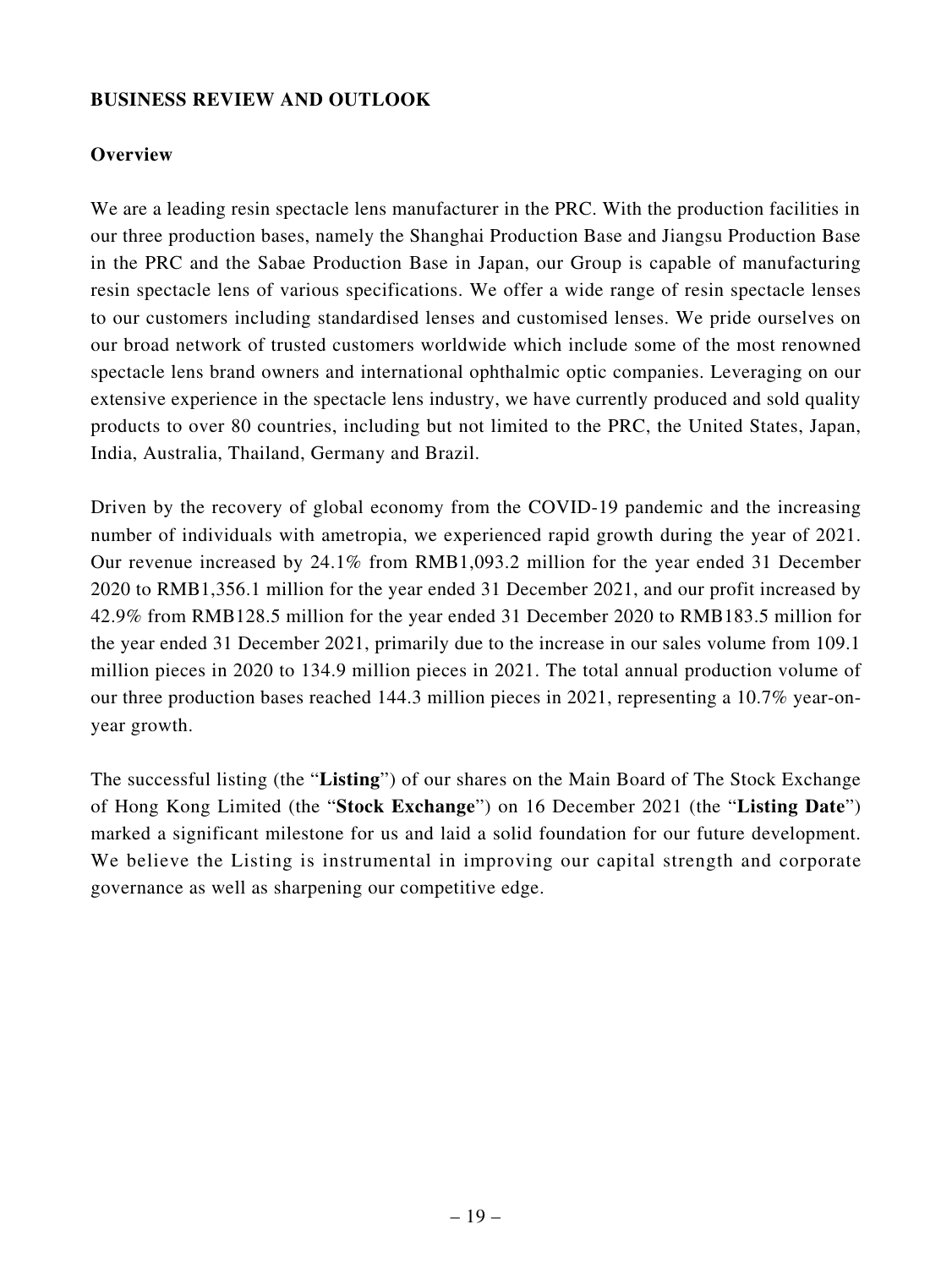### **Outlook for 2022**

Going forward, we will continue to strengthen our market position and increase our market share by pursuing the following strategies:

*Enhancing our production capacity.* To capture our possible business growth, we plan to enhance the production capacity of our Shanghai Production Base for the production of customised lenses and Jiangsu Production for the production of standardised lenses. To this end, we will purchase suitable new equipment and machineries and recruit additional staff for both bases, as well as purchase a production management software for our Shanghai Production Base.

*Strengthening our product development capability.* We consider our research and development capacity is crucial to our success in business operation and market competitiveness. We intend to upgrade our research and development centre to a state-level research and development centre by scaling up our research and development centre in terms of equipment, manpower and area, which are expected to enhance our research and development capabilities and help maintain our competitiveness in the market.

*Expansion of customer base in the PRC market and promotion of our brands.* We plan to allocate more resources on sales and marketing. As for offline marketing, our strategies include establishing our physical eyewear stores to reach out to individual end-users; participation in industry exhibitions, event organisation and customer visits, and collaboration with ophthalmology service providers and retailers for boosting sales to spectacle lens brand owners, wholesalers, retailers and authorised distributors. We also plan to enhance our online marketing strategies by increasing our online advertising and promotion on multiple platforms and adopt new sales channel such as live streaming e-commerce.

*Advancing our technology in craftsmanship and production process.* Our Directors consider that it is important to keep pace with the technological advancement on the production facilities in order to maintain our competitiveness. In this connection, we plan to purchase (i) photochromic spin coating machines in our Shanghai Production Base; and (ii) lens moulds processing machines in our Jiangsu Production Base to follow the market trend and reduce our cost.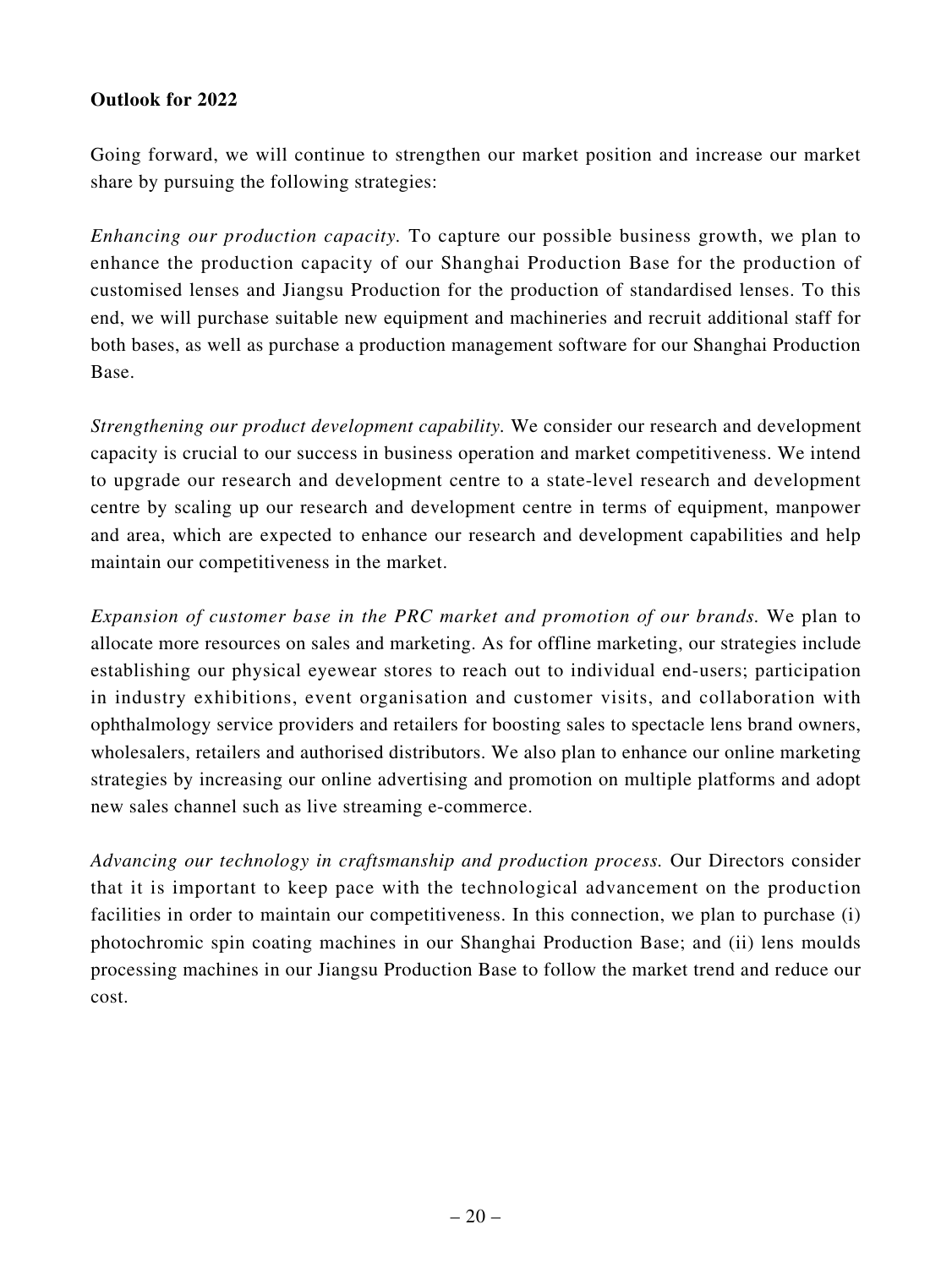# **MANAGEMENT DISCUSSION AND ANALYSIS**

## **Revenue**

We generate revenue primarily through the sales of our resin spectacle lenses. Our revenue increased by 24.1% from RMB1,093.2 million in 2020 to RMB1,356.1 million in 2021.

We principally sell our products to customers in the PRC, other Asian countries such as India and Japan, the United States, Europe such as the Netherlands, Germany and Italy. The increase in our revenue was mainly driven by the increase in our sales in almost every geographical location. Our Directors believe that this was mainly due to the ease of adverse impact of COVID-19 pandemic globally, which resulted in the improvement in consumption sentiment and the gradual resumption of international logistics and transportation which our products were then more accessible to customers globally in 2021 as compared to 2020.

We recorded an increase in our revenue in both the standardised lens segment and customised lens segment, mainly due to the ease of adverse impact of COVID-19 pandemic. The increase in revenue from standardised lens was attributable to the increase in sales volume of our products across all refractive indices. In particular, revenue from standardised lens with refractive index of 1.67 and 1.74 increased by 44.6% and 42.3% in 2021 respectively. Revenue from customised lenses increased by 42.2% in 2021. Such increases were mainly due to the increasing purchase power of customers and an increase in demand for more high-end products, such as multifunctional lenses and lenses with higher refractive indices, which are lighter and thinner for a given corrective power.

### **Cost of Sales**

Our cost of sales increased by 26.0% from RMB711.1 million in 2020 to RMB895.9 million in 2021. This increase was primarily attributable to (i) the increase in cost of raw materials along with the increase in sales; and (ii) the increase in direct labour costs, utility costs and other manufacturing overheads in line with the increase in production volume.

### **Gross Profit and Gross Profit Margin**

As a result of the foregoing, our gross profit increased by 20.4% from RMB382.1 million in 2020 to RMB460.2 million in 2021. Our gross profit margin decreased from 34.9% in 2020 to 33.9% in 2021, primarily due to a decrease in gross profit margin of our customised lens.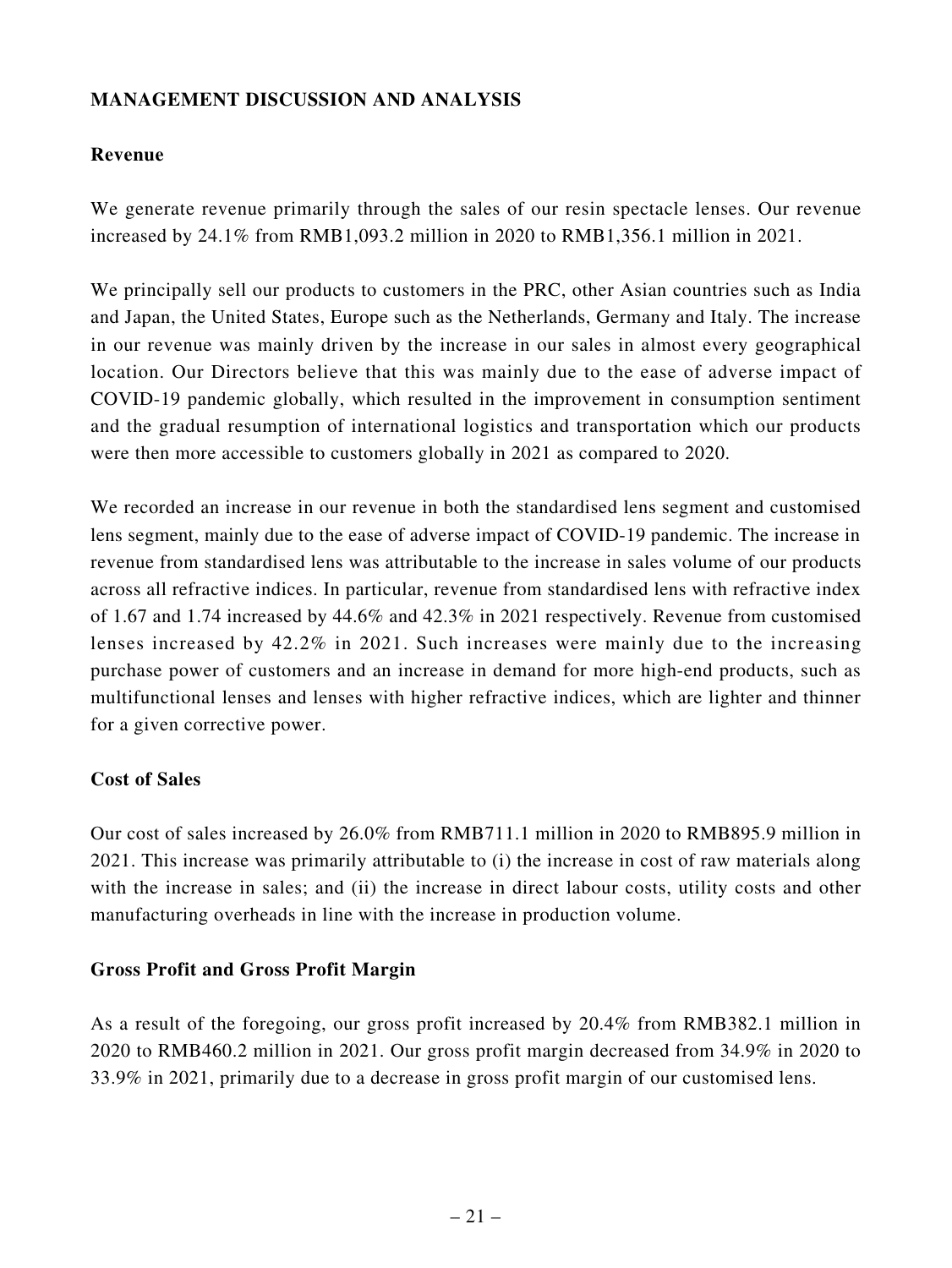The gross profit margin of our standardised lens remained relatively stable at 28.9% in 2020 and 28.8% in 2021, respectively.

The gross profit margin of our customised lens decreased from  $61.1\%$  in 2020 to  $53.2\%$  in 2021, primarily due to (i) the change in the product mix of our customised lenses and (ii) exchange rate fluctuations.

### **Other Income and Gains**

Our other income and gains increased by 13.4% from RMB22.9 million in 2020 to RMB26.0 million for the same period in 2021, primarily due to (i) the increase in fair value gain on derivative financial instruments of RMB1.9 million, which represented the gain from changes in fair value of cross-currency interest rate swaps and (ii) the increase in the gain on financial assets financial assets at fair value through profit or loss of RMB1.6 million, which represented the gain from wealth management products.

### **Selling and Distribution Expenses**

Our selling and distribution expenses increased by 13.6% from RMB67.1 million in 2020 to RMB76.2 million in 2021. The increase was primarily due to (i) an increase in the salary and staff benefits of RMB6.6 million as we received a one-off exemption of social insurance in early 2020 as a result of the outbreak of the COVID-19 pandemic in the PRC while there was no such relief in 2021 and (ii) an increase in logistics and transportation expenses of RMB3.0 million to as a result of the increase in our sales.

### **Administrative Expenses**

Our administrative expenses increased by 29.8% from RMB112.3 million in 2020 to RMB145.8 million in 2021, primarily attributable to (i) an increase in non-recurring expenses incurred in connection with the Listing of RMB14.9 million in 2021, (ii) an increase in our research and development expenses by RMB7.9 million attributable to not less than five new research and development projects launched in 2021 and (iii) an increase in our salary and staff benefits by RMB6.2 million as a result of our business expansion.

### **Other Expenses**

Our other expenses decreased by 61.0% from RMB21.7 million in 2020 to RMB8.5 million in 2021, primarily attributable to a decrease in net foreign exchange loss of RMB9.9 million due to the less depreciation of U.S. dollar against Renminbi in 2021 as compared to 2020.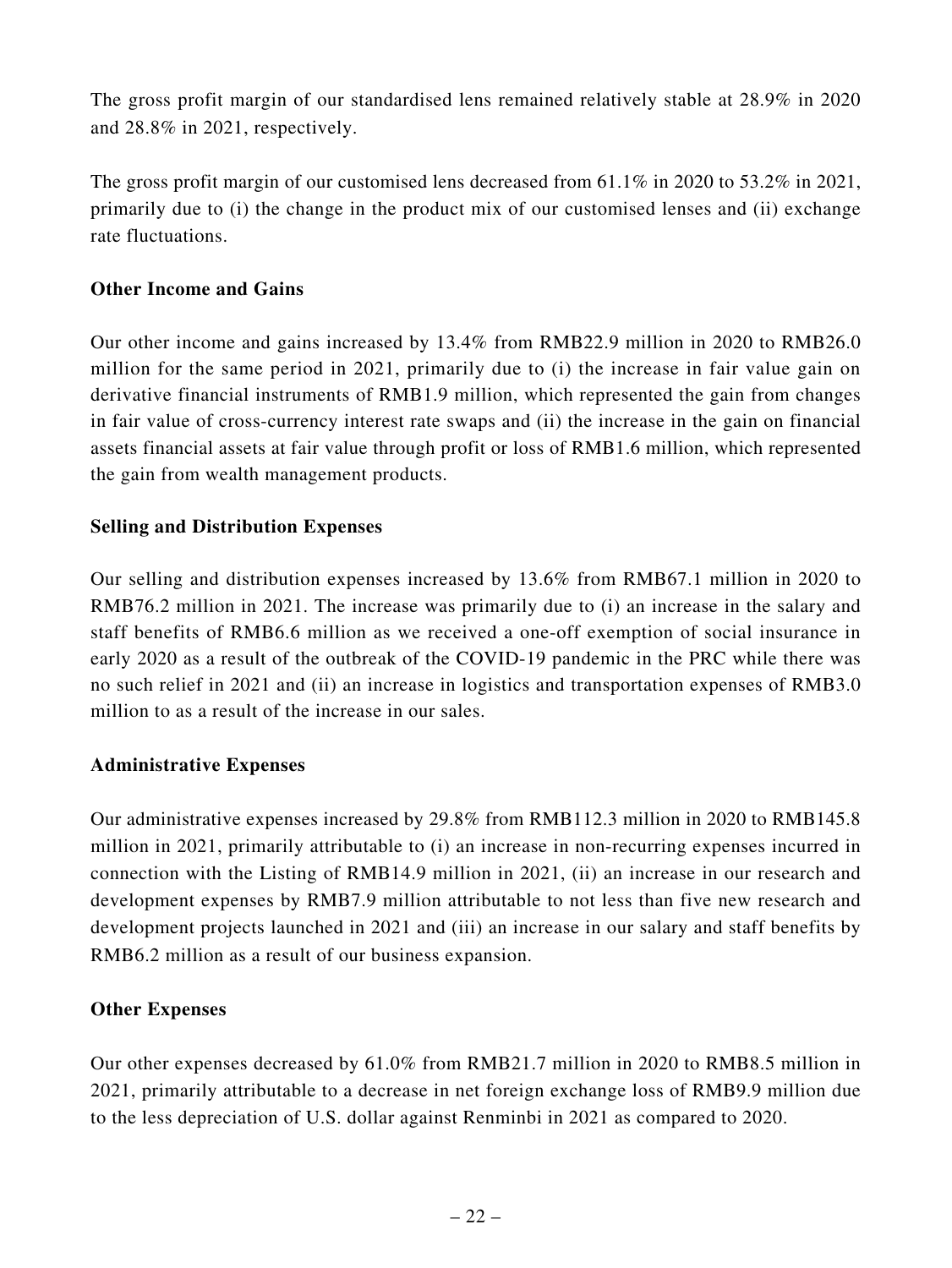### **Impairment/reversal of Impairment on Financial Assets**

Our impairment loss on financial assets increased significantly by 214.4% from RMB1.5 million in 2020 to RMB4.7 million in 2021. The increase in impairment on financial assets in 2021 was mainly due to the increase in the gross amount of trade receivables as of 31 December 2021 that were aged over three months as compared to that of 31 December 2020.

#### **Finance Costs**

Our finance costs decreased by 25.8% from RMB47.1 million in 2020 to RMB35.0 million in 2021, primarily due to the decrease in average outstanding balance of our bank and other borrowings in 2021 as a result of the net repayment of bank and other borrowings.

### **Income Tax Expenses**

Our income tax increased by 17.8% from RMB26.8 million in 2020 to RMB31.6 million in 2021, primarily due to the increase in our taxable income.

### **Profit for the Year**

As a result of the foregoing, our profit for the year increased by 42.9% from RMB128.5 million for the year ended 31 December 2020 to RMB183.5 million for the year ended 31 December 2021.

### **Capital Structure**

Our total assets increased by 25.4% from RMB1,444.2 million as of 31 December 2020 to RMB1,811.3million as of 31 December 2021. Our total liabilities decreased by 7.0% from RMB939.7 million as of 31 December 2020 to RMB874.0 million as of 31 December 2021. Liabilities-to-assets ratio decreased from 65.1% as of 31 December 2020 to 48.2% as of 31 December 2021.

The current ratio, being current assets divided by current liabilities as of the respective date, increased from 2.0 times as of 31 December 2020 to 2.7 times as of 31 December 2021.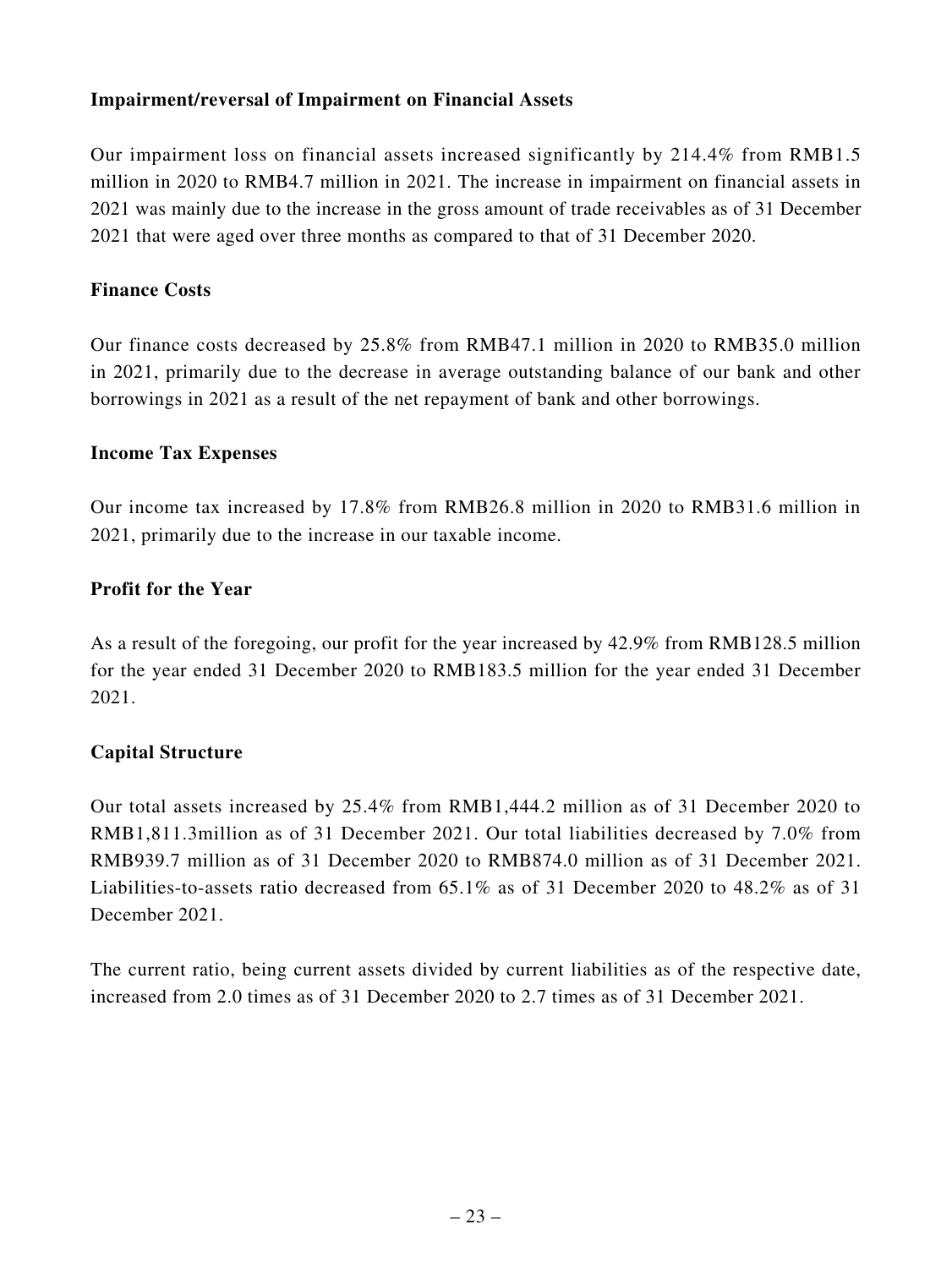# **Liquidity and Financial Resources**

Our primary uses of cash are to satisfy our working capital needs and our capital expenditure needs. For the year ended 31 December 2021, we financed our operations primarily through internal resources and bank and other borrowings. Our cash and cash equivalents increased by 192.2% from RMB201.9 million as of 31 December 2020 to RMB589.8 million as of 31 December 2021, primarily attributable to (i) net proceeds from the global offering of the Company's shares in connection with the Listing and (ii) an increase in our cash generated from operations.

Our gearing ratio, which is calculated based on the total borrowings divided by the total equity and multiplied by 100%, decreased from 133.9% as of 31 December 2020 to 63.4% as of 31 December 2021 as a result of the combined effect of an increase in reserves due to the listing of the Company and a decrease in interest-bearing bank and other borrowings due to repayment of bank loans.

As of 31 December 2021, the Group had interest-bearing bank and other borrowings of RMB596.7 million (as of 31 December 2020: RMB674.3 million), representing 68.3% (as of 31 December 2020: 71.8%) of its total liabilities as of the same date. Of all the borrowings of the Group as of 31 December 2021, RMB285.0 million were repayable within one year and RMB311.6 million were repayable beyond one year. The Group's bank borrowings amounting to RMB360.7 million as of 31 December 2021 (as of 31 December 2020: RMB402.2 million) were borrowings with floating interest rates.

Except for the bank and other loans amounting to RMB9.9 million as of 31 December 2021 (as of 31 December 2020: RMB15.5 million), which were denominated in Japanese Yen, all the Group's bank and other borrowings as of 31 December 2021 were denominated in Renminbi. The Group mainly uses Renminbi, Japanese Yen, U.S. dollar and Hong Kong dollar to make borrowings and loans and to hold cash and cash equivalents.

As of 31 December 2021, banking facilities of the Group totaling RMB652.8 million (as of 31 December 2020: RMB695.1 million) were utilised to the extent of RMB594.8 million (as of 31 December 2020: RMB672.1 million).

### **Capital Expenditures**

Our capital expenditure decreased by 25.8% from RMB50.9 million in 2020 to RMB37.8 million in 2021. Our capital expenditure was used primarily for the purchase of plant and machineries and other items of fixed assets. We financed our capital expenditure primarily through our cash flow generated from operating activities and bank borrowings.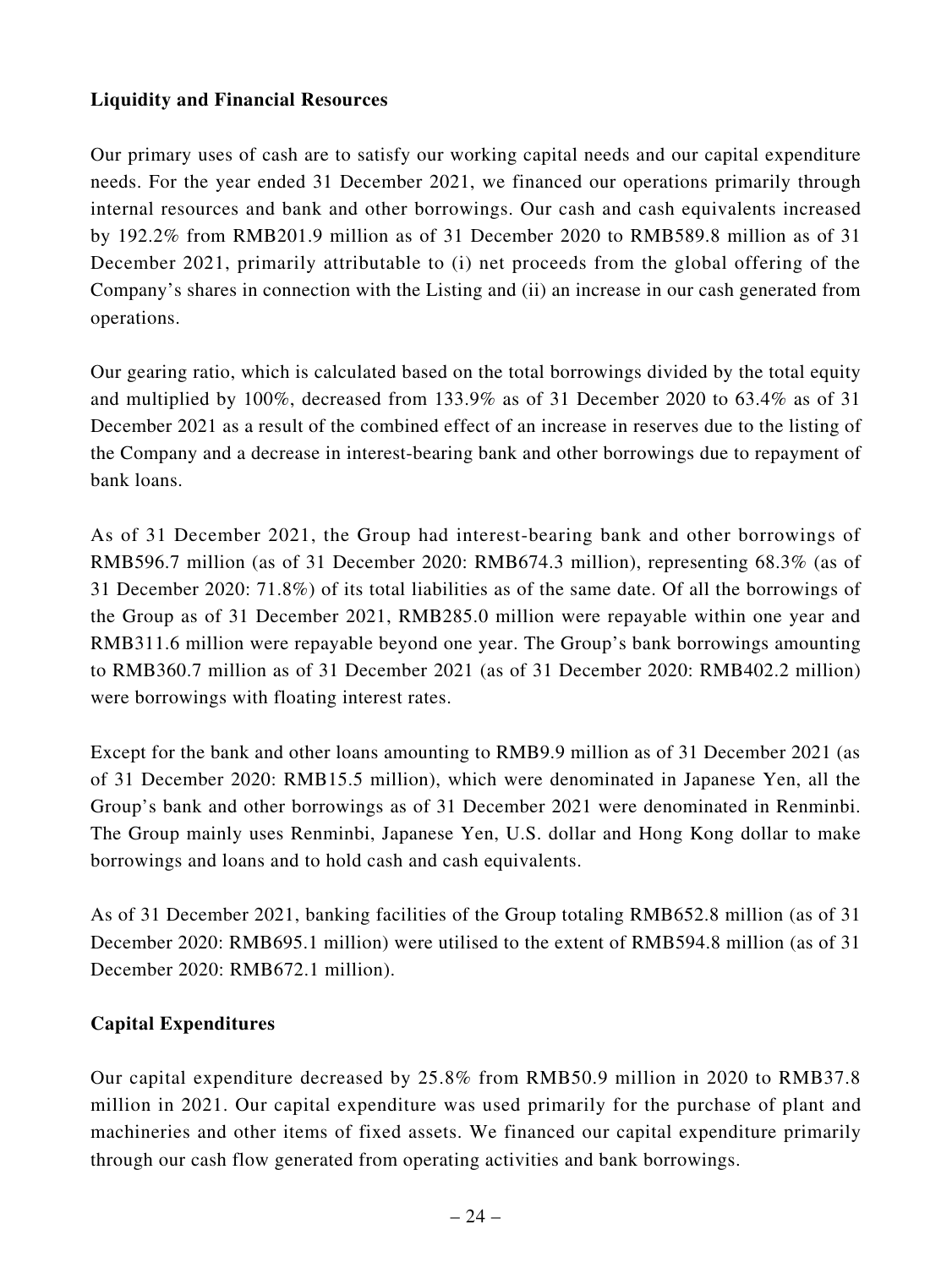# **Contingent Liabilities**

The Group delivered certain resin spectacle lens to Cuba and Iran in the past, which are countries subject to comprehensive international sanctions programs (the "**Cuba and Iran Transactions**"). The Cuba and Iran Transactions appear to be in violation of US sanctions regulations that are applicable to certain transactions with customers located in Cuba and Iran. The Company filed a voluntary self-disclosure ("**VSD**") with the US Treasury Department's Office of Foreign Assets Control ("**OFAC**") related to Cuba and Iran Transactions. In August 2021, OFAC responded to the Group's VSD with a cautionary letter (the "**Cautionary Letter**") indicating that it had completed its review of all of the information provided in the VSD. OFAC further indicated that the issuance of the Cautionary Letter represents its final determination as to all matters related to the VSD. On this basis, and the view of the Company's legal adviser engaged as to International Sanctions laws, the Directors therefore consider the matter to be fully resolved. No administrative or other penalties were placed on the Group related to the VSD.

Save as disclosed above, we did not have any material contingent liabilities, guarantees or any litigations or claims of material importance, pending or threatened against any member of our Group that was likely to have a material and adverse effect on our business, financial condition or results of operations.

# **Pledge of Assets**

As of 31 December 2021, the Group's property, plant and equipment with carrying values of RMB170.9 million (as of 31 December 2020: RMB189.3 million), investment properties with carrying values of RMB18.2 million (as of 31 December 2020: RMB19.5 million) and leasehold land with carrying values of RMB5.9 million (as of 31 December 2020: RMB6.0 million) were pledged to secure general banking facilities granted to the Group. As of 31 December 2021, the Group's property, plant and equipment with carrying values of RMB40.1 million (as of 31 December 2020: RMB48.9 million) were pledged to secure the Group's other loan from an independent financial corporation.

### **Foreign Exchange Risk and Hedging**

The Group has a significant amount of overseas sales from overseas customers and purchases of raw materials from overseas suppliers. Most of the Group's overseas sales are denominated in U.S. dollar. The Group's sales or purchases may also be denominated in U.S. dollar, Japanese Yen, Renminbi or Euro, which are the currencies other than local currency adopted by the relevant subsidiaries. As such, the Group is exposed to foreign currency risk. The Group currently does not have any hedging policy, but will closely monitor the exposure and will take measures when necessary to make sure the foreign exchange risks are manageable.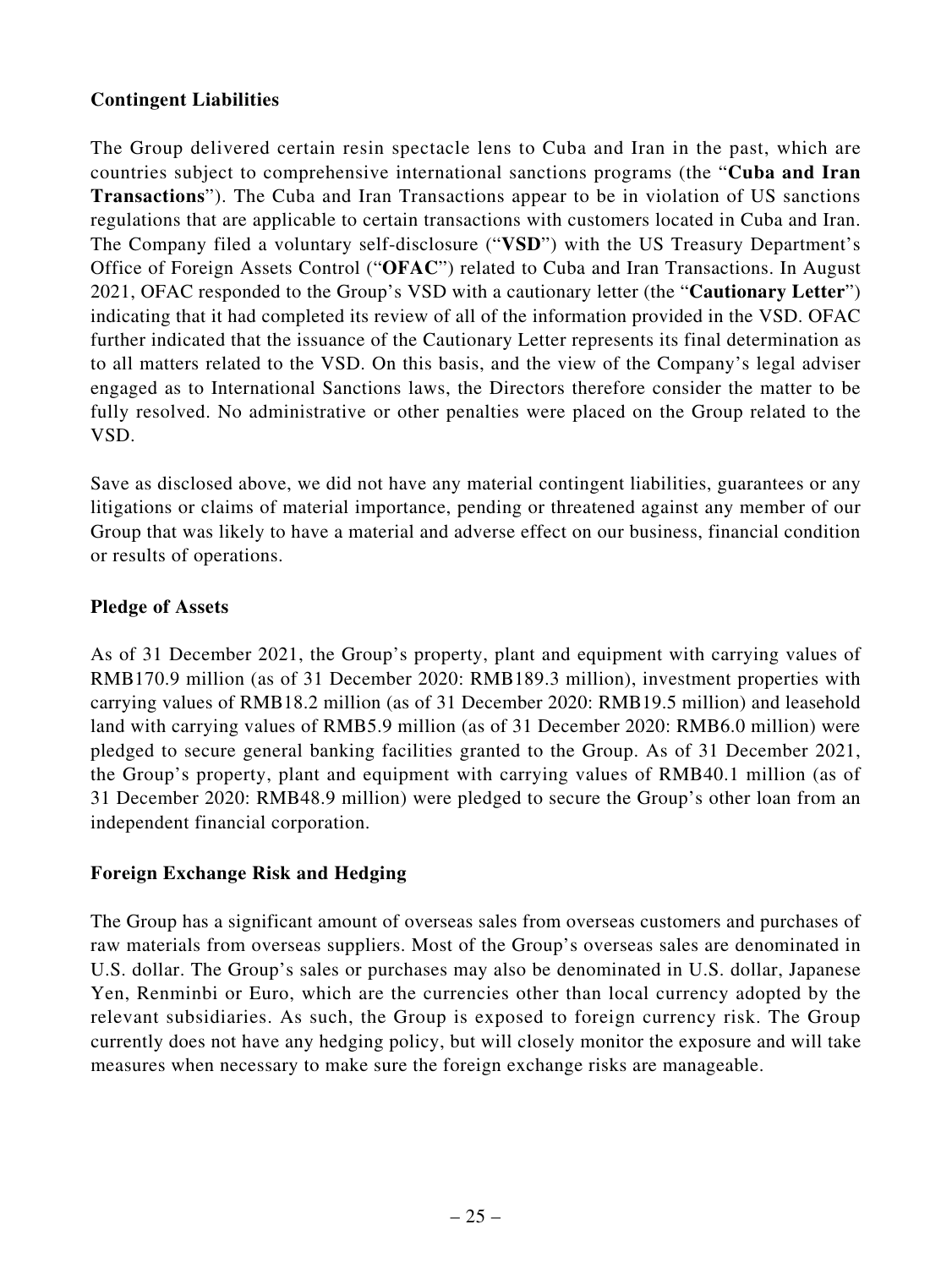### **Significant Investment**

During the year of 2021, the Group did not have any significant investment. As of 31 December 2021, the Group held financial assets at fair value through profit or loss of RMB145.5 million, accounting for more than 5% of the Group's total assets as of the same date. Such financial assets were wealth management products issued by several major and reputable commercial banks in the PRC. The value of wealth management products purchased from any single bank did not reach 5% of the Group's total assets as of 31 December 2021.

# **Material Acquisitions and Future Plans for Major Investment**

The Group did not have any material acquisition and disposal of subsidiaries, associates and joint ventures during the year of 2021. In addition, save for the expansion plans as disclosed in the sections headed "Business" and "Future Plans and Use of Proceeds" in the prospectus of the Company dated 30 November 2021 (the "**Prospectus**"), the Group has no specific plan for major investment or acquisition for major capital assets or other businesses. However, the Group will continue to identify new opportunities for business development.

# **Significant Events After the Reporting Period**

As disclosed in the announcement of the Company dated 3 January 2022, the Company applied to subscribe for Class A Shares (as defined in the announcement of the Company dated 3 January 2022) of Viner Total Investments Fund (the "**Fund**") at the amount of US\$7.5 million which will be funded with the internal resources of the Group, on the terms and conditions of the private placement memorandum issued by the Fund and its investment manager, namely Matrix Asset Management Limited, in relation to the offering of the Class A Shares in the Fund.

On 28 February 2022, the Group and Linxi Packaging Materials Technology Qidong Co., Ltd. (霖錫包裝材料科技啟東有限公司) entered into an agreement to increase the registered capital of Jiangsu Blue Optics Lens Co., Ltd. (江蘇藍圖眼鏡有限公司, "**Jiangsu Blue**"), an associated company which is owned as to 49% by the Group, from RMB31,800,000 to RMB130,000,000 proportionately in the form of cash. The purpose of the capital increase is for the construction and further decoration of Jiangsu Blue's building. On 3 March 2022, the Group paid its contribution of RMB30,000,000. The remaining amount will be paid by the end of 2022. The capital increase did not constitute notifiable transactions or connected transactions of the Company under Chapter 14 and Chapter 14A of the Listing Rules.

Except as disclosed in this announcement, there are no material events subsequent to 31 December 2021 which could have a material impact on our operating and financial performance as of the date of this announcement.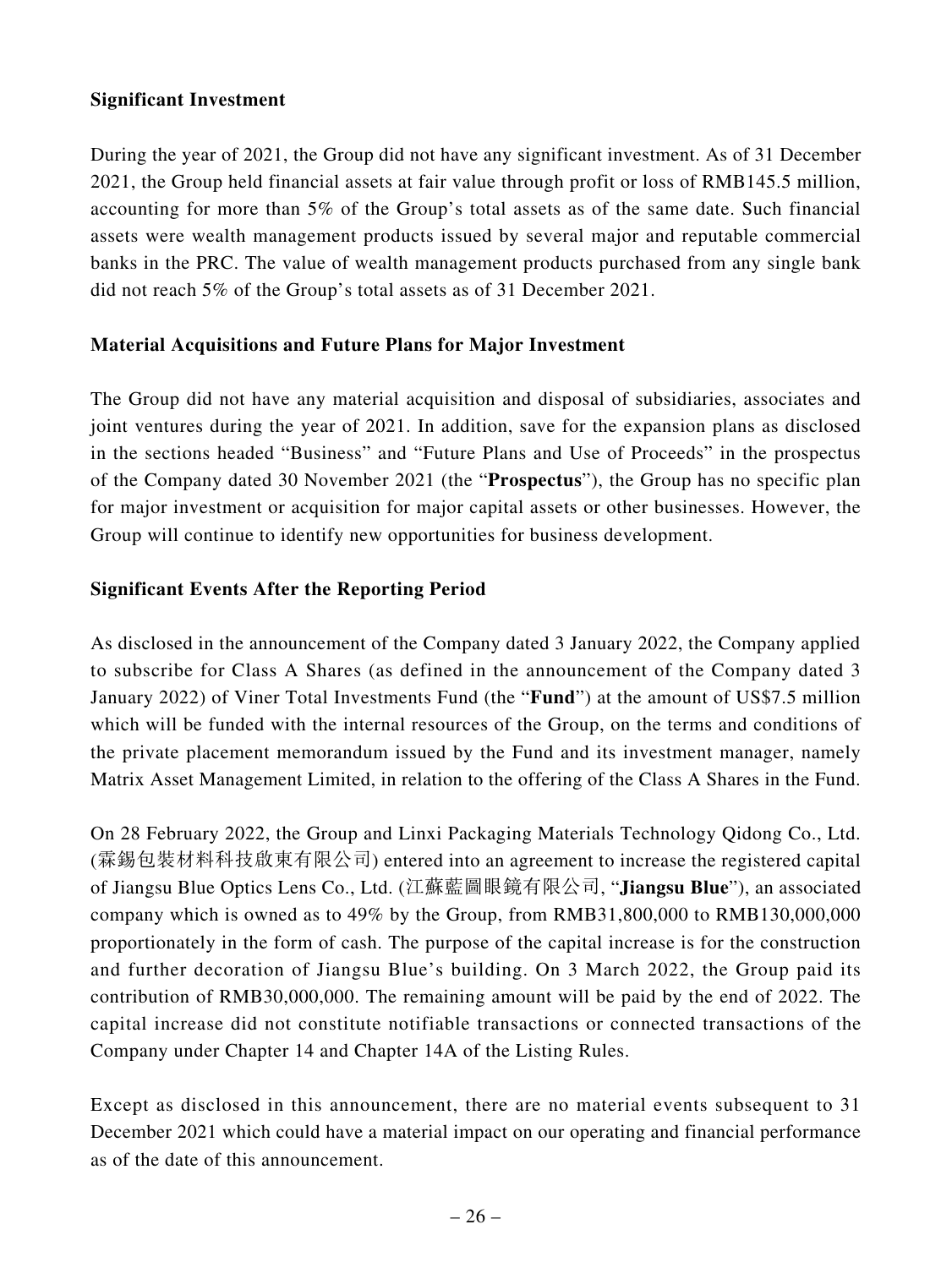# **Final Dividend**

The Board recommends the payment of a final dividend of RMB0.085 (tax inclusive) per ordinary share for the year ended 31 December 2021 (the "**Proposed Final Dividend**") (for the year ended 31 December 2020: nil). Subject to the approval of shareholders of the Company (the "**Shareholders**") at the annual general meeting to be held on Tuesday, 14 June 2022 (the "**AGM**"), the Proposed Final Dividend will be paid to the Shareholders whose names appear on the register of members of the Company on Friday, 24 June 2022. The Proposed Final Dividend will be declared in Renminbi and paid in Hong Kong dollars based on the average exchange rate of Renminbi against Hong Kong dollars published by the People's Bank of China five business days prior to the date of the AGM. The Proposed Final Dividend is expected to be distributed to the Shareholders on or around Friday, 12 August 2022.

### **Annual General Meeting**

The AGM will be held on Tuesday, 14 June 2022. A notice convening the AGM will be published and dispatched to the Shareholders in the manner required by the Rules Governing the Listing of Securities on The Stock Exchange of Hong Kong Limited (the "**Listing Rules**") in due course.

### **Closure of Register of Members**

### *(a) Entitlement to Attend and Vote at the AGM*

For the purpose of ascertaining the members' eligibility to attend and vote at the AGM, the Company's register of members will be closed from Wednesday, 8 June 2022 to Tuesday, 14 June 2022, both dates inclusive, during which period no transfer of share will be registered. In order to be eligible to attend and vote at the AGM, unregistered holders of shares of the Company shall ensure that all transfer documents accompanied by the relevant share certificates must be lodged with the Company's H share registrar in Hong Kong, Computershare Hong Kong Investor Services Limited, at Shops 1712-1716, 17th Floor, Hopewell Centre, 183 Queen's Road East, Wanchai, Hong Kong for registration not later than 4:30 p.m. on Tuesday, 7 June 2022.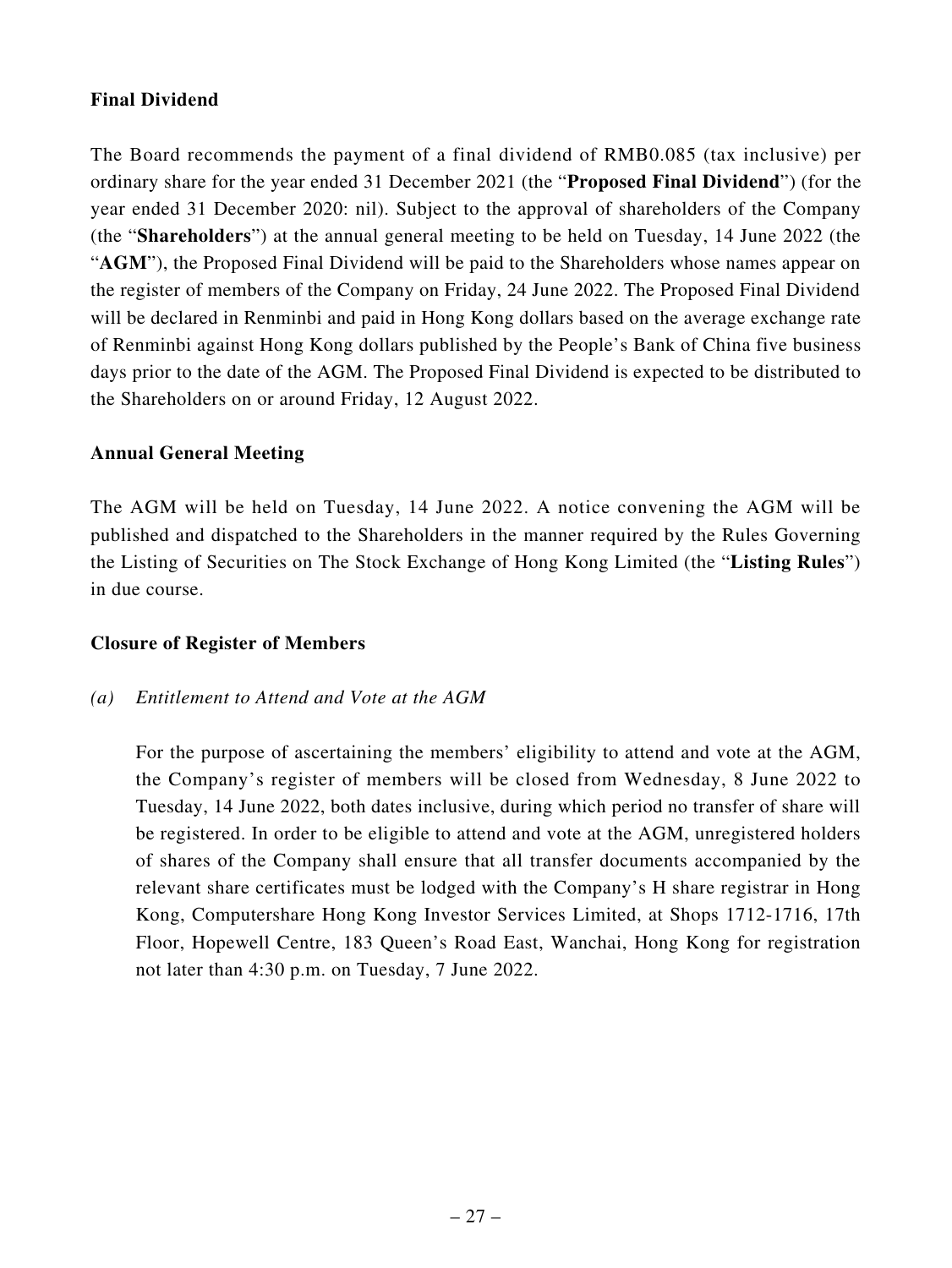#### *(b) Entitlement to the Proposed Final Dividend*

For determining the entitlement of the Shareholders to receive the Proposed Final Dividend, the Company's register of members will be closed from Monday, 20 June 2022 to Friday, 24 June 2022, both dates inclusive, during which period no transfer of share will be registered. In order to be eligible to receive the Proposed Final Dividend, unregistered holders of shares of the Company shall ensure that all transfer documents accompanied by the relevant share certificates must be lodged with the Company's H share registrar in Hong Kong, Computershare Hong Kong Investor Services Limited, at Shops 1712-1716, 17th Floor, Hopewell Centre, 183 Queen's Road East, Wanchai, Hong Kong for registration not later than 4:30 p.m. on Friday, 17 June 2022.

#### **Company Information**

The Company was incorporated in the People's Republic of China on 20 June 2018 and is a joint stock company with limited liability. The shares of the Company were listed on the Main Board of the Stock Exchange on 16 December 2021.

#### **Employees**

As of 31 December 2021, we had a total of 2,429 employees who were based in PRC, Japan, United States and Mexico.

The ability to recruit and retain experienced and skilled labour is crucial to our business development and growth. The remuneration payable to our employees generally includes basic salaries and discretionary bonuses. The basic salaries of our employees are generally determined by the employee's rank, position, qualification, experience and performance. The discretionary bonuses are paid on an annual basis, depending on the performance of the individual staff. In order to incentivise, attract and retain our employees, we assess the remuneration package offered to our employees on an annual basis to determine whether any adjustment to the basic salaries and bonus should be made. For the year ended 31 December 2021, our employee benefit expenses including Director's and chief executive's remuneration, wages salary, and other allowances amounted to approximately RMB319.0 million.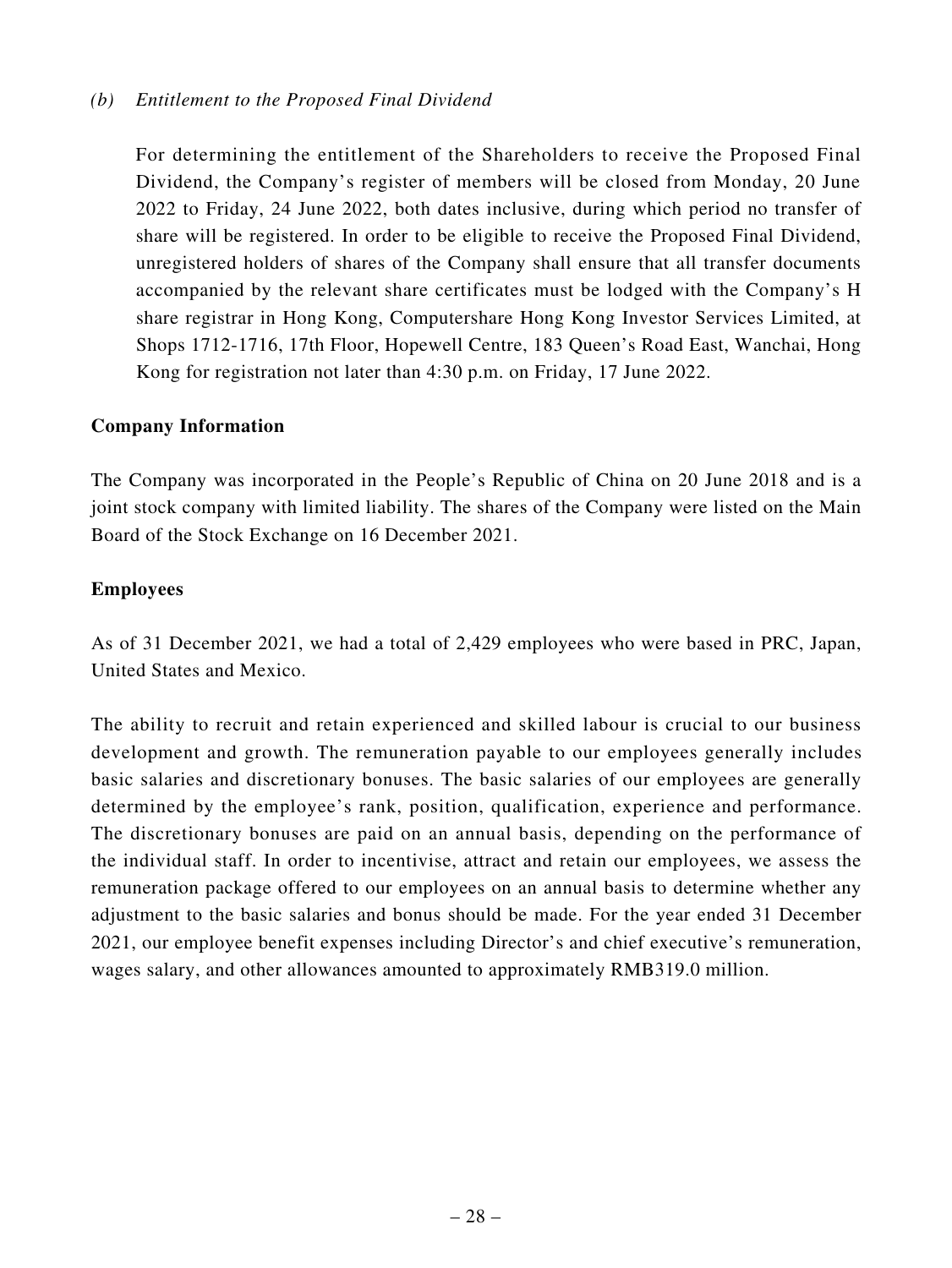### **Use of Proceeds**

The Company was listed on the Stock Exchange on 16 December 2021. The net proceeds from the Global Offering amounted to approximately HK\$473.5 million, which are intended to be applied in compliance with the intended use of proceeds as set out in the section headed "Future Plans and Use of Proceeds" in the Prospectus. As of 31 December 2021, the net proceeds from the Global Offering had not yet been utilised and all of the net proceeds has been deposited into short-term interesting-bearing demand deposits in a bank account maintained by the Group.

# **Effects of the Resurgence of COVID-19**

Since the outbreak of COVID-19 in 2020, our management not only closely monitored the effects on operational and financial performance of our Group as a result of COVID-19, but also has implemented a series of preventive measures to monitor the health conditions of our employees and maintain a hygienic working environment inside our production bases, including, among others, the regular disinfection of the production facilities, the regular checking of body temperature, the mandatory wearing of facial masks, the social distancing maintained at the employee canteen and the provision of facial masks and hand sanitiser. Employees had been asked to provide their health codes and whereabouts track record for our review.

During the year of 2021, we did not encounter any material disruption to our business operations and supply chain, nor experience any labor shortages. Our business and financial performances improved as a result of the gradual easing of the COVID-19 pandemic and the overall improvement in the market demand for spectacle lens. In view of the above and based on information available up to the date of this announcement, our Directors are of the view that the COVID-19 outbreak has not caused a prolonged impact on our business operation, nor the demand for our Group's products. However, our Directors are aware of the potential rebounding of the COVID-19 in the PRC and worldwide, in the event of which, we shall be more proactive in taking preventive measures to minimise disruption to our business and financial conditions.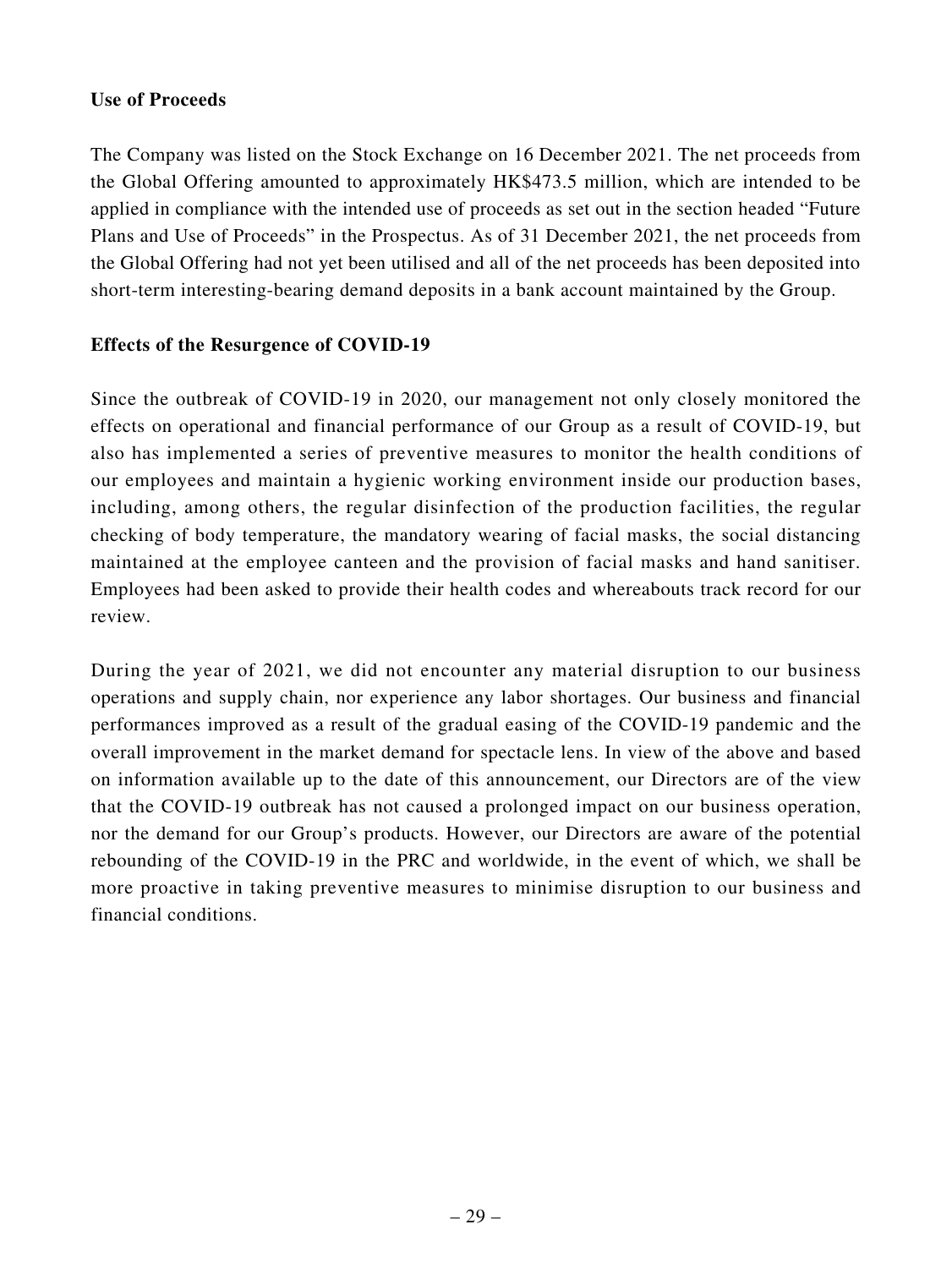### **ROUNDING**

Certain amounts and percentage figures included in this announcement have been subject to rounding adjustments. Any discrepancies in any table between totals and sums of amounts listed therein are due to rounding.

### **OTHER INFORMATION**

#### **Compliance with the Corporate Governance Code**

The Group is committed to maintaining high standards of corporate governance to safeguard the interests of the Shareholders and to enhance corporate value and accountability. The Directors recognise the importance of good corporate governance in management and internal procedures so as to achieve effective accountability. The Company has adopted Corporate Governance Code (the "**CG Code**") contained in Appendix 14 to the Listing Rules as its own code of governance. The Board is of the view that since the Listing Date, the Company has complied with all the code provisions as set out in the CG Code, except for the deviation from code provision A.2.1 (which has been renumbered as code provision C.2.1 since 1 January 2022) as explained below.

Mr. Fei Zhengxiang ("**Mr. Fei**") is the chairman of the Board and the general manager of the Company and he has been managing the Group's business and supervising the overall operations of the Group since 2006. The Directors consider that vesting the roles of the chairman of the Board and the general manager of the Company in Mr. Fei is beneficial to the management and business development of the Group and will provide a strong and consistent leadership to the Group. The Board will continue to review and consider splitting the roles of the chairman of the Board and the general manager at a time when it is appropriate and suitable by taking into account the circumstances of the Group as a whole.

#### **Compliance with the Model Code for Securities Transactions by Directors**

The Company has adopted the Model Code for Securities Transactions by Directors of Listed Issuers set out in Appendix 10 to the Listing Rules (the "**Model Code**") as its own code of conduct regarding Directors' securities transactions. After making specific enquiry to all Directors, the Directors have confirmed that they have fully complied with the required standard set out in the Model Code during the period from the Listing Date to 31 December 2021.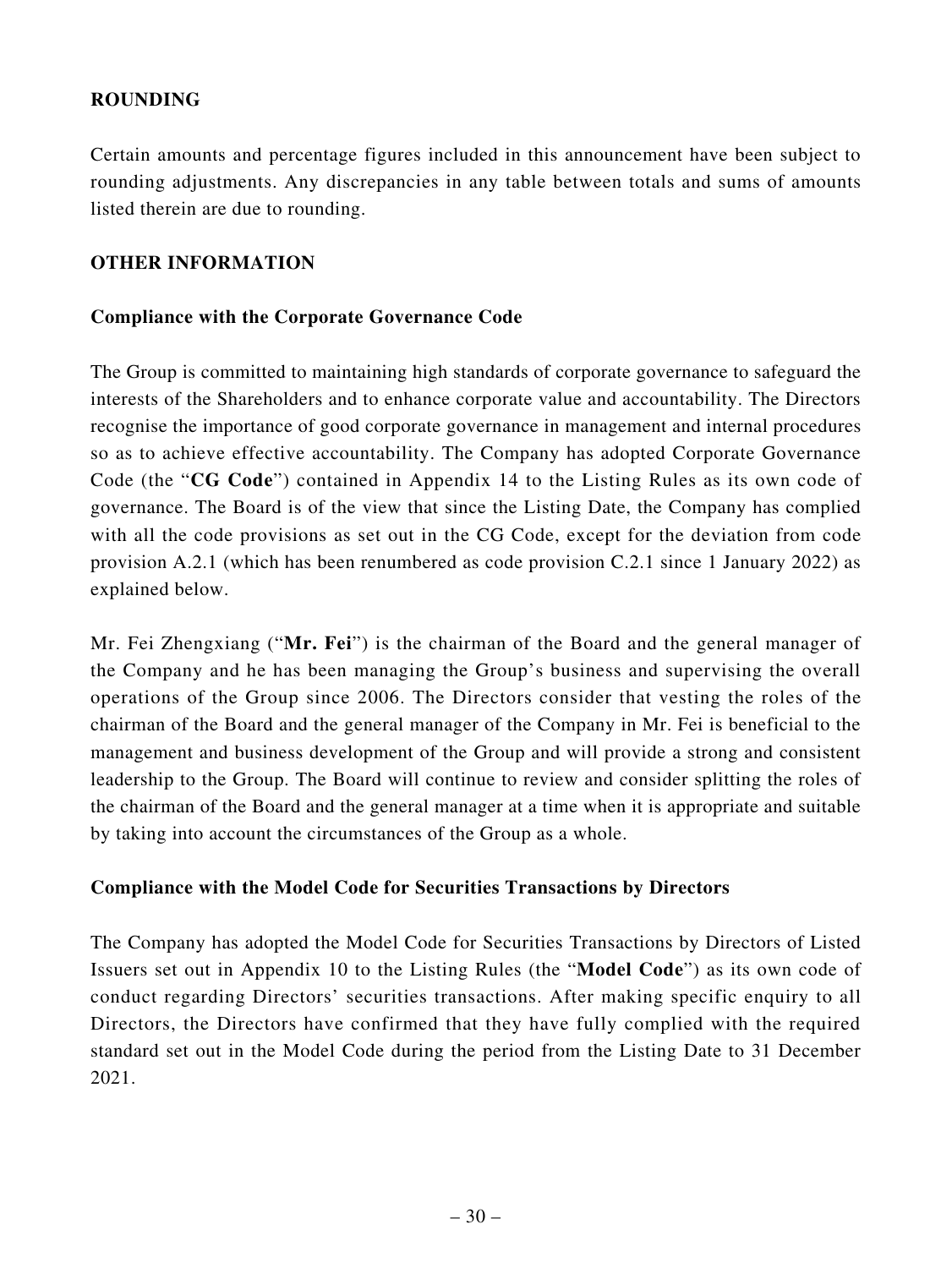# **Purchase, Sale or Redemption of the Company's Listed Securities**

During the period from the Listing Date to 31 December 2021, neither the Company nor any of its subsidiaries purchased, sold or redeemed any of the listed securities of the Company.

#### **Review of Unaudited Annual Results**

The Company has established an audit committee (the "**Audit Committee**") with written terms of reference in compliance with the CG Code. As of the date of this announcement, the Audit Committee consists of three independent non-executive Directors, namely Dr. Xiao Fei, Mr. Chen Yi and Mr. Jin Yiting (with Mr. Chen Yi possessing the appropriate professional qualifications and accounting and related financial management expertise). The primary duties of the Audit Committee are to review and supervise the financial reporting process and internal control system of the Group, oversee the audit process, review and oversee the existing and potential risks of the Group and perform other duties and responsibilities as assigned by the Board. The Audit Committee has reviewed the unaudited annual results for the year ended 31 December 2021 and there is no disagreement between the Board and the Audit Committee.

The auditing process for the annual results of the Group for the year ended 31 December 2021 has not been completed, primarily due to the outbreak of COVID-19 in various countries. The anti-pandemic measures for the prevention and control of COVID-19 implemented have caused difficulties on the auditing process, which resulted in the auditors of the Company (the "**Auditors**") being unable to obtain all necessary audit confirmation letters from overseas on time to finish the audit verification procedures. The unaudited annual results contained herein have not been agreed by the Auditors as required under Rule 13.49(2) of the Listing Rules.

Following the completion of the auditing process, which is currently expected to be on or before 22 April 2022, the Company will issue further announcement(s) in relation to the audited results for the year ended 31 December 2021 as agreed by the Auditors and the material differences (if any) as compared with the unaudited annual results contained herein. In addition, the Company will issue further announcement as and when necessary if there are other material developments in the completion of the auditing process.